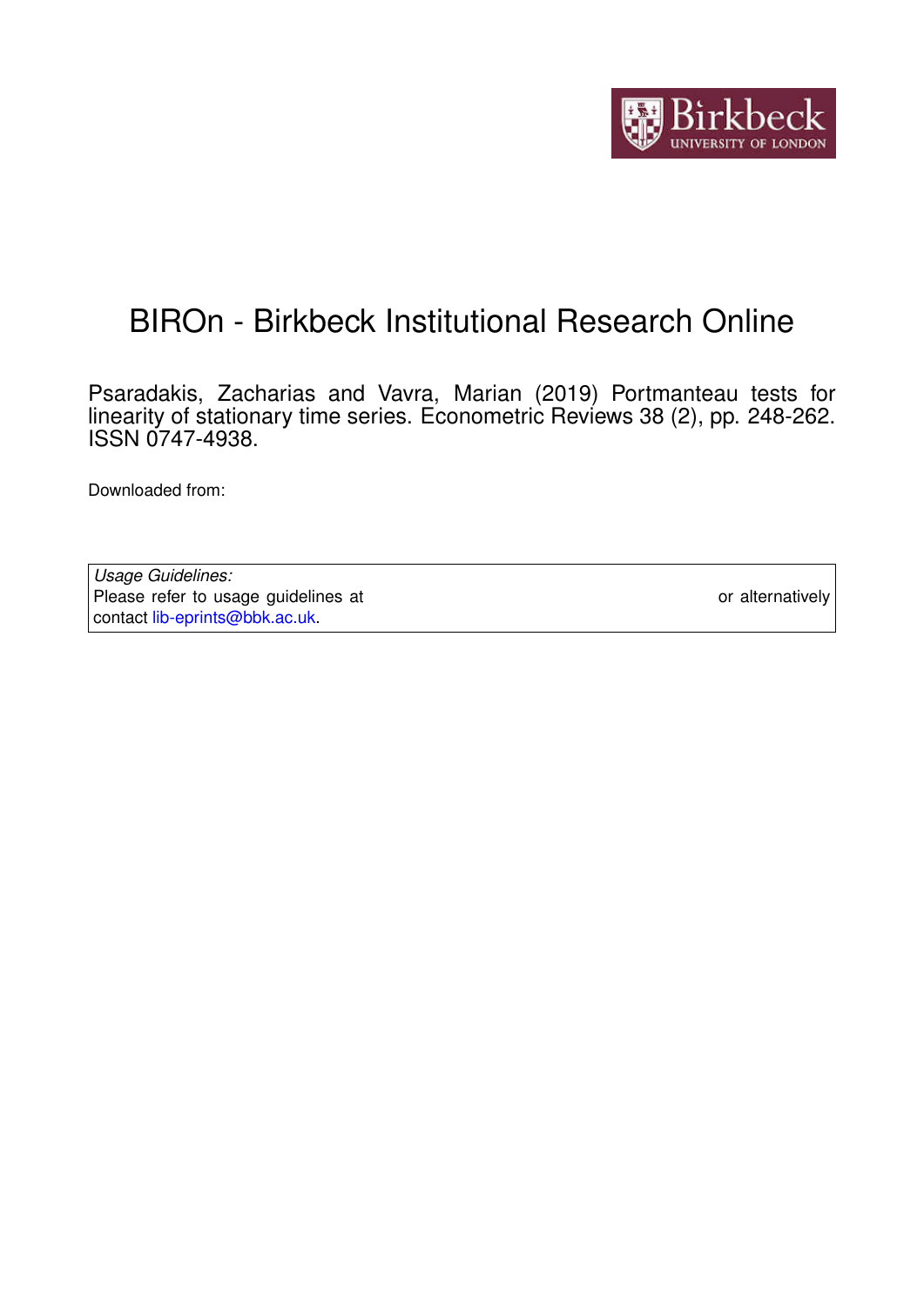# PORTMANTEAU TESTS FOR LINEARITY OF STATIONARY TIME SERIES<sup>\*</sup>

Zacharias Psaradakis

Department of Economics, Mathematics and Statistics Birkbeck, University of London

### Marián Vávra

Advisor to the Governor and Research Department National Bank of Slovakia

April 2015; Revised: October 2016

#### Abstract

This paper considers the problem of testing for linearity of stationary time series. Portmanteau tests are discussed which are based on generalized correlations of residuals from a linear model (that is, autocorrelations and cross-correlations of different powers of the residuals). The finite-sample properties of the tests are assessed by means of Monte Carlo experiments. The tests are applied to 100 time series of stock returns.

JEL classification: C12; C22; C52.

Key words: Autocorrelation; Cross-correlation; Nonlinearity; Portmanteau test; Stock returns.

<sup>∗</sup>The authors are grateful to two anonymous referees for many helpful comments and suggestions in improving an earlier version of the paper.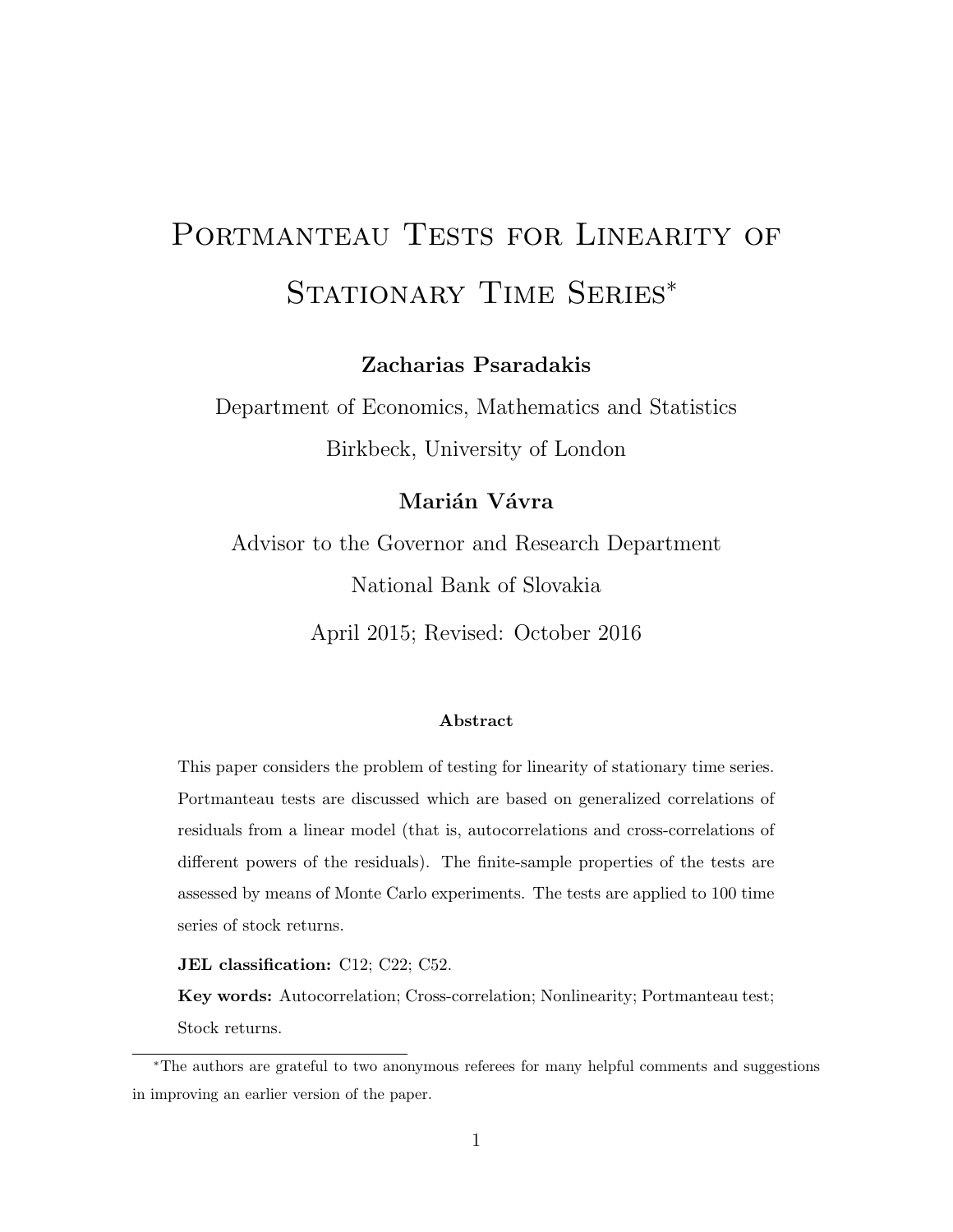## 1 Introduction

The problem of testing for neglected nonlinearity in time series models has attracted a great deal of interest in recent years. A multitude of statistical procedures designed to test the null hypothesis of linearity against nonlinear alternatives are available in the literature, including general portmanteau tests without a specific alternative as well as tests with fully specified parametric alternatives; Tong (1990) and Teräsvirta, Tjøstheim, and Granger (2010) provide useful overviews. Linearity tests have become an essential first step in model-building exercises since, due to the difficulties associated with the statistical analysis of nonlinear models, it is often desirable to establish the adequacy or otherwise of a linear data representation before exploring more complicated nonlinear structures.

The present paper contributes to this literature by considering portmanteau tests for linearity of stationary time series based on 'generalized correlations' of residuals from a finite-parameter linear model, that is to say autocorrelations and cross-correlations of different powers of the residuals.<sup>1</sup> Such tests are similar in spirit to the popular test proposed by McLeod and Li (1983), which is based on the empirical autocorrelations of squared residuals. The McLeod–Li test is known to respond well to autoregressive conditional heteroskedasticity (ARCH) but tends to lack power against many other interesting types of nonlinearity that do not have apparent ARCH structures.

In addition to tests based on the empirical autocorrelations of the second or higher power of residuals, we also investigate tests that involve empirical cross-correlations between residuals and their squares (or, more generally, cross-correlations between different powers of the residuals). Lawrance and Lewis (1985, 1987) put forward the idea of using such cross-correlations to identify nonlinear dependence and examined analytically the cross-correlation functions for certain types of nonlinear models. Their analysis, however, focused only on visual inspection of individual cross-correlations and

<sup>&</sup>lt;sup>1</sup>It is worth noting that our use of the term 'generalized correlations' differs from the concept of 'generalized autocorrelations' introduced recently in Proietti and Luati (2015).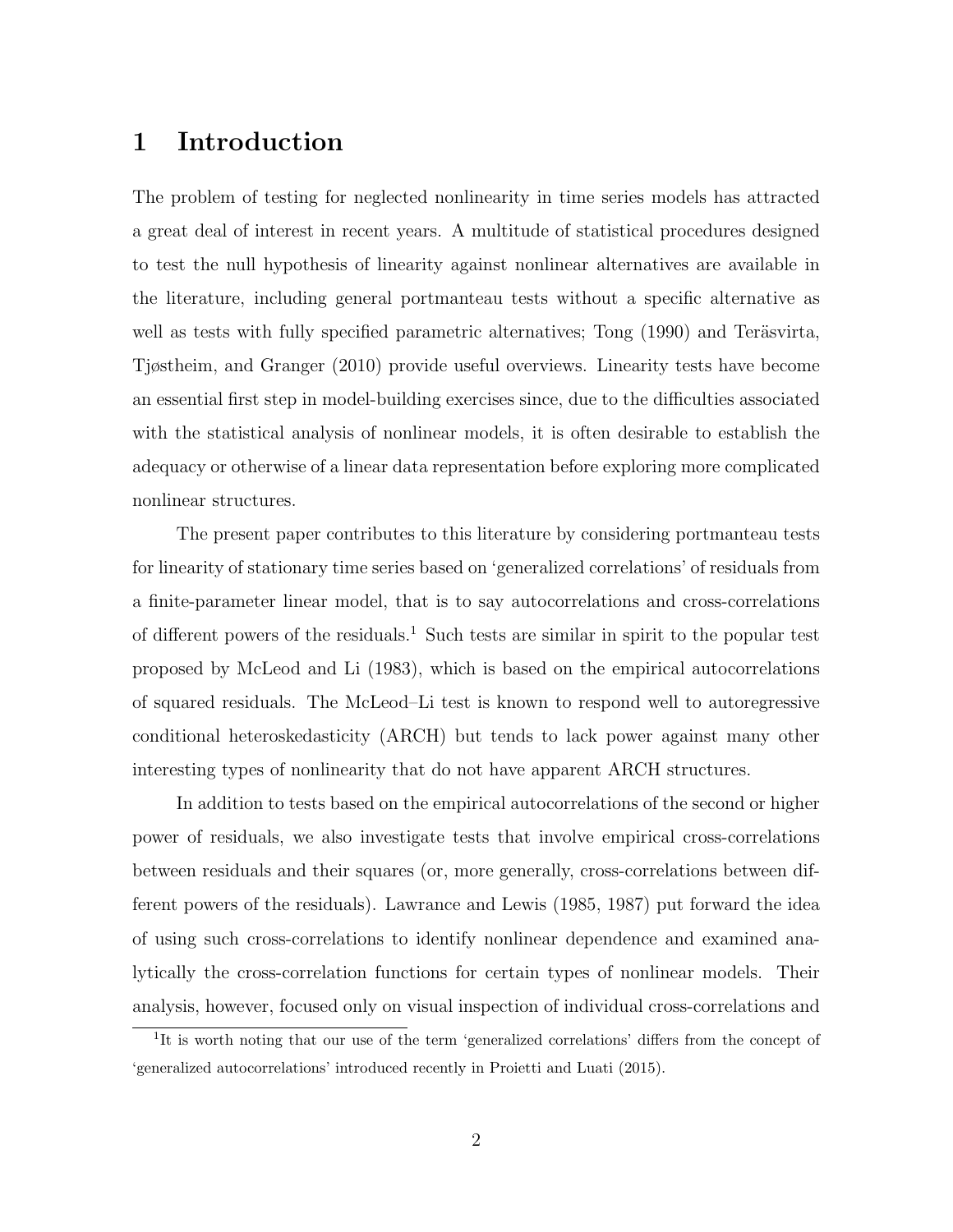they did not consider the effects of parameter estimation.

In what follows we tackle these problems by developing portmanteau tests based on the generalized correlations of residuals from linear models. The proposed tests are easy to implement and the relevant test statistics have standard asymptotic null distributions under general regularity conditions. Furthermore, tests based on crosscorrelations are shown to be more powerful against many types of nonlinearity compared to the familiar test based on squared-residual autocorrelations.

The paper is organized as follows. In Section 2 we discuss residual-based generalized correlations and the associated portmanteau tests for linearity, and present some relevant asymptotic results. Section 3 examines the finite-sample properties of the proposed tests by means of Monte Carlo experiments. Section 4 presents an application to time series of stock returns. Section 5 summarizes and concludes.

## 2 Generalized Correlations and Portmanteau Statistics

Consider a second-order stationary, short-range dependent, real-valued stochastic process  $\{X_t\}$  with mean  $\mu$  satisfying

$$
X_t - \mu = \Psi(L)\varepsilon_t, \qquad t \in \mathbb{Z}, \tag{1}
$$

where

$$
\Psi(z) = 1 + \sum_{j=1}^{\infty} \psi_j(\boldsymbol{\delta}) z^j, \qquad z \in \mathbb{C},
$$

 $\{\psi_j(\boldsymbol{\delta})\}\$ is an absolutely summable sequence of weights, assumed to be known functions of a finite-dimensional (row) vector  $\delta$  of unknown parameters,  $\{\varepsilon_t\}$  is strictly stationary white noise, and  $L$  denotes the lag operator. A leading example of a parametric model which gives rise to a process that is representable as in (1) is the autoregressive moving average (ARMA) model. In this case, the transfer function  $\Psi(z)$  is of the form

$$
\Psi(z) = B(z)/A(z), \qquad z \in \mathbb{C}, \tag{2}
$$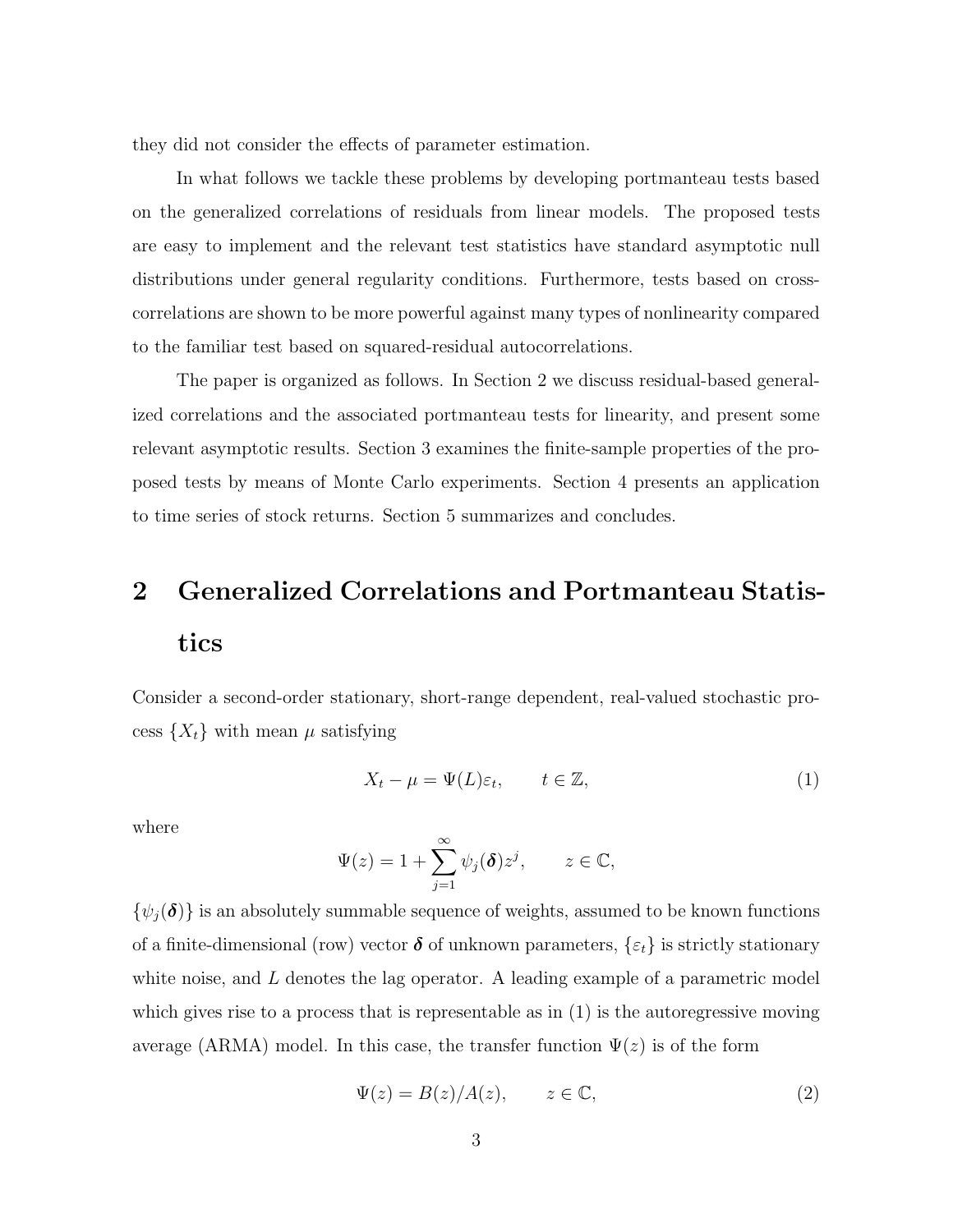where, for some fixed  $p, q \in \mathbb{N} \cup \{0\}$  such that  $p + q > 0$ ,  $A(z) = 1 - \sum_{i=1}^{p} \alpha_i z^i$ , with  $A(z) \neq 0$  for all  $|z| \leq 1$ ,  $B(z) = 1 + \sum_{i=1}^{q} \beta_i z^i$ , and  $\boldsymbol{\delta} = (\alpha_1, \dots, \alpha_p, \beta_1, \dots, \beta_q)$ .

A stochastic process  $\{X_t\}$  is typically characterized as *linear* if it admits the moving-average (MA) representation (1) with  $\{\varepsilon_t\}$  being independent and identically distributed (i.i.d.) random variables. This is the notion of linearity considered by McLeod and Li  $(1983)$ , Lawrance and Lewis  $(1985, 1987)$ , Bickel and Bühlmann  $(1996)$ , Berg, Paparoditis, and Politis (2010), and Giannerini, Maasoumi, and Bee Dagum (2015), among many others, and is the one adopted in this paper.<sup>2</sup> It is worth noting, however, that this is not the only characterization of linearity found in the literature. Hannan (1973), for instance, considers a second-order stationary process to be linear if its best one-step-ahead linear predictor is the best predictor (both in the mean-square sense), which is equivalent to  $\{\varepsilon_t\}$  in (1) being a square-integrable martingale-difference sequence relative to its natural filtration. This alternative characterization of linearity does not lend itself to the type of statistical tests considered in the sequel.<sup>3</sup>

The focus of attention here are the generalized correlations of the noise  $\{\varepsilon_t\}$  in (1). For  $r, s \in \mathbb{N}$  such that  $E(|\varepsilon_0|^{r+s}) < \infty$ , we define the generalized correlations of  $\{\varepsilon_t\}$  at lag k as

$$
\rho_{rs}(k) = {\gamma_{rr}(0)\gamma_{ss}(0)}^{-1/2}\gamma_{rs}(k), \qquad k \in \mathbb{Z},
$$
\n(3)

where  $\gamma_{rs}(k) = \text{Cov}(\varepsilon_0^r, \varepsilon_k^s)$ . Thus, (3) gives the autocorrelations of  $\{\varepsilon_t\}$  for  $r = s = 1$ , the autocorrelations of  $\{\varepsilon_t^2\}$  for  $r = s = 2$ , and cross-correlations of the type considered by Lawrance and Lewis (1985, 1987) for  $(r, s) \in \{(1, 2), (2, 1)\}\$ . Linearity of  $\{X_t\}$ implies that  $\rho_{rs}(k) = 0$  for all  $k \neq 0$ .

When an estimator  $\hat{\theta} = (\hat{\mu}, \hat{\delta})$  of  $\theta = (\mu, \delta)$  is available, one may use residuals  $\{\hat{\varepsilon}_t; t = 1, 2, \ldots, T\}$  (to be defined in a precise manner later) in place of the unobservable

<sup>&</sup>lt;sup>2</sup>For example, a causal ARMA process satisfying (1)–(2) is considered to be linear if  $\{\varepsilon_t\}$  are i.i.d. but nonlinear if  $\{\varepsilon_t\}$  form an uncorrelated but not independent sequence (e.g., an infinite-order ARCH sequence with  $\varepsilon_t = \eta_t (a_0 + \sum_{j=1}^{\infty} a_j \varepsilon_{t-j}^2)^{1/2}$  and  $\mathsf{E}(\eta_0^2) \sum_{j=1}^{\infty} a_j < 1$ ,  $\{\eta_t\}$  being i.i.d. zero-mean random variables).

 ${}^{3}$ A test for linearity of the best predictor is discussed in Terdik and Máth (1998).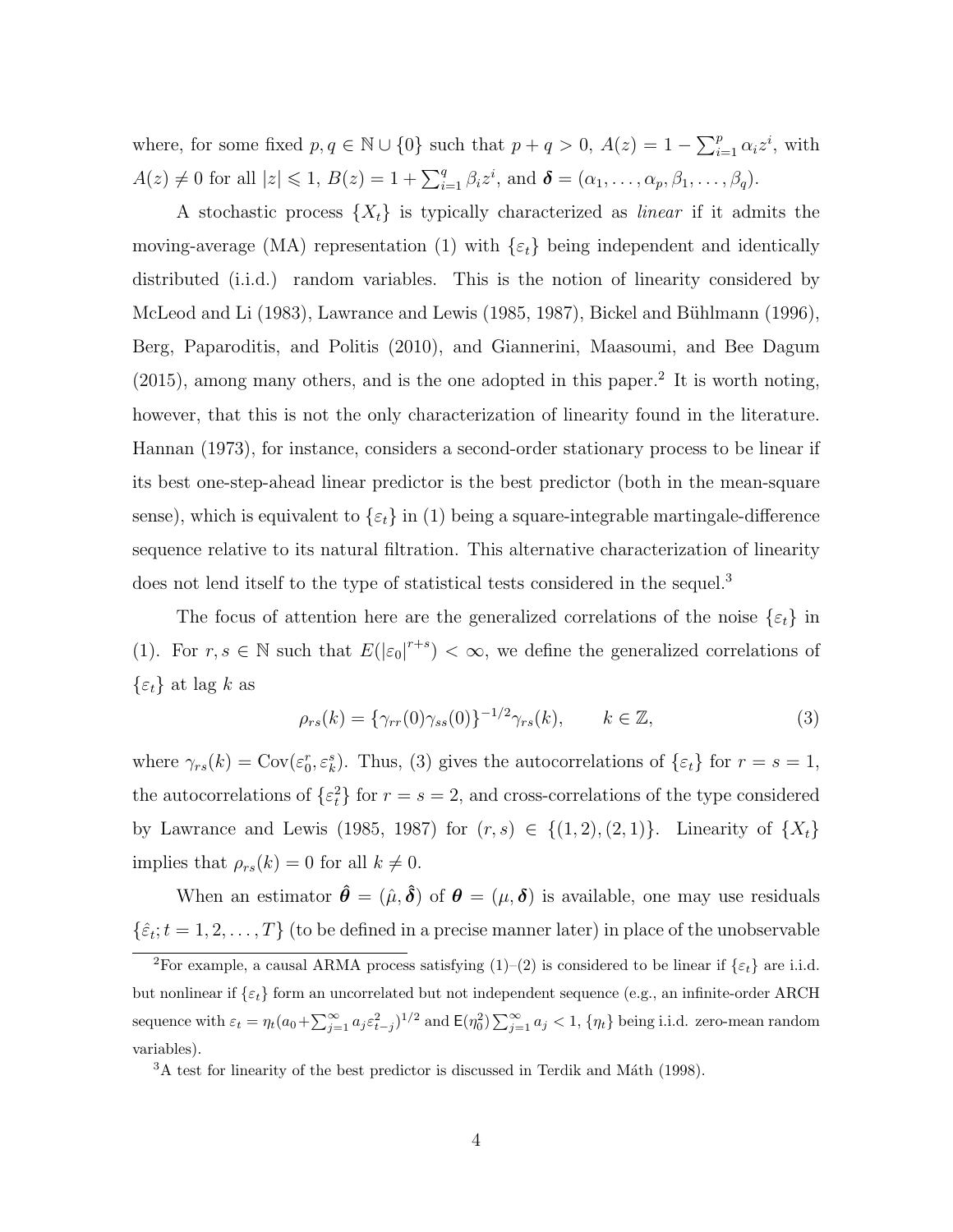noise  $\{\varepsilon_t\}$ . For  $r, s \in \mathbb{N}$ , we define the empirical generalized correlations of the residuals at lag  $k$  as

$$
\hat{\rho}_{rs}(k) = {\hat{\gamma}_{rr}(0)\hat{\gamma}_{ss}(0)}^{-1/2} \hat{\gamma}_{rs}(k), \qquad k = 0, \pm 1, \dots, \pm (T - 1), \tag{4}
$$

where  $\hat{\gamma}_{rs}(k) = T^{-1} \sum_{t=1}^{T-k} f_r(\hat{\varepsilon}_t) f_s(\hat{\varepsilon}_{t+k})$  for  $k \geq 0$ ,  $\hat{\gamma}_{rs}(k) = \hat{\gamma}_{sr}(-k)$  for  $k < 0$ , and  $f_b(\xi_t) = \xi_t^b - T^{-1}(\xi_1^b + \cdots + \xi_T^b)$  for any collection of random variables  $\{\xi_t\}$  and  $b \in \mathbb{N}$ . Tests for linearity of  $\{X_t\}$  may then be based on test statistics of the form

$$
\hat{Q}_{rs}(m) = T \sum_{k=1}^{m} \hat{\rho}_{rs}^2(k),
$$
\n(5)

for some  $r, s, m \in \mathbb{N}$  such that  $r + s > 2$  and  $m < T$ . Asymptotically equivalent statistics of the form

$$
Q_{rs}(m) = T(T+2) \sum_{k=1}^{m} (T-k)^{-1} \hat{\rho}_{rs}^{2}(k), \qquad (6)
$$

may also be considered (cf. McLeod and Li (1983)), which are similar in spirit to the modification of the Box–Pierce statistic  $\ddot{Q}_{11}(m)$  proposed by Ljung and Box (1978).

In order to develop asymptotic distribution theory for residual-based generalized correlations and associated portmanteau tests, the following assumptions are made (in the sequel, limits in stochastic-order symbols are taken by letting  $T \to \infty$ ):

- **A1:**  $\{\varepsilon_t\}$  are i.i.d. with  $E(\varepsilon_0) = 0$  and  $0 < E(\varepsilon_0^2) < \infty$ .
- **A2:**  $\Psi(z)$  is holomorphic in an open neighbourhood of the closed disc  $|z| \leq 1$ , does not vanish at any  $|z| \leq 1$ , and is differentiable with respect to  $\delta$ .
- **A3:**  $\sqrt{T}(\hat{\theta} \theta) = O_p(1)$ .
- **A4:**  $\partial \tilde{\gamma}_{rs}(k)/\partial \theta = O_p(T^{-1/2})$  for  $k \in \{0, 1, ..., T-1\}$  and  $r, s \in \mathbb{N}$  such that  $r + s > 2$ and  $E[|\varepsilon_0|^{2(r+s)}] < \infty$ , where  $\tilde{\gamma}_{rs}(k) = T^{-1} \sum_{t=1}^{T-k} f_r(\varepsilon_t) f_s(\varepsilon_{t+k}).$

Assumption A1 amounts to linearity of  $\{X_t\}$  in our setting. Under A2,  $1/\Psi(z)$ has the convergent power series expansion  $1/\Psi(z) = \phi_0(\delta) - \sum_{j=1}^{\infty} \phi_j(\delta) z^j$  for  $|z| \leq 1$ ,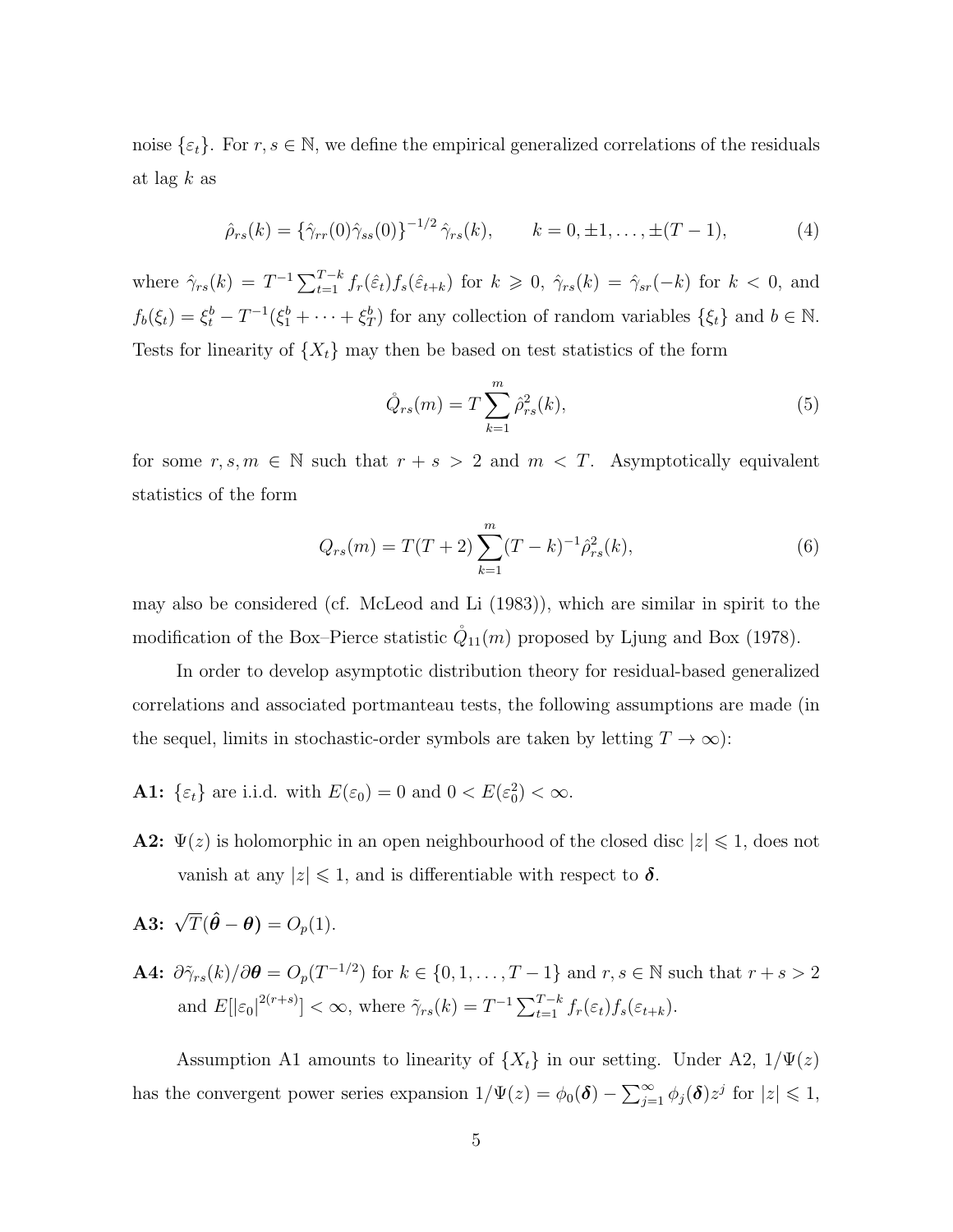with  $\phi_0(\boldsymbol{\delta}) = 1$  and

$$
\phi_j(\boldsymbol{\delta}) = \psi_j(\boldsymbol{\delta}) - \sum_{i=1}^{j-1} \phi_{j-i}(\boldsymbol{\delta}) \psi_i(\boldsymbol{\delta}), \qquad j \in \mathbb{N},
$$

and, consequently,  $\{X_t\}$  admits the autoregressive  $(AR)$  representation

$$
X_t - \mu = \sum_{j=1}^{\infty} \phi_j(\boldsymbol{\delta}) (X_{t-j} - \mu) + \varepsilon_t, \qquad t \in \mathbb{Z}.
$$
 (7)

Hence, given an estimator  $\hat{\theta}$  based on a finite stretch  $(X_0, X_1, \ldots, X_T)$  of  $\{X_t\}$ , residuals may be defined as (cf. Kreiss (1991))

$$
\hat{\varepsilon}_t = X_t - \hat{\mu} - \sum_{j=1}^t \phi_j(\hat{\boldsymbol{\delta}})(X_{t-j} - \hat{\mu}), \qquad t = 1, 2, ..., T.
$$

Estimators of  $\theta$  satisfying assumption A3 may be obtained by quasi-maximum likelihood or instrumental-variables methods under suitable regularity conditions (see, e.g., Hannan (1973); Dunsmuir (1979); Hosoya and Taniguchi (1982); Kuersteiner (2001)). In the ARMA case specified by (2), assumptions A2–A4 hold true, under an i.i.d. assumption about  $\{\varepsilon_t\}$ , as long as the polynomials  $A(z)$  and  $B(z)$  have no zeros in common and  $A(z)B(z) \neq 0$  for all  $|z| \leq 1$ .

We have the following result for the asymptotic distribution of a finite set of empirical generalized correlations of the residuals defined by (4) under the assumption that  $\{X_t\}$  is linear.

**Theorem 1** Suppose that  $\{X_t\}$  satisfies (1) and assumptions A1–A4 hold. Then, for any fixed  $m \in \mathbb{N}$  and  $r, s \in \mathbb{N}$  such that  $r + s > 2$  and  $E[|\varepsilon_0|^{2(r+s)}] < \infty$ , the asymptotic distribution of  $\sqrt{T} (\hat{\rho}_{rs}(1), \ldots, \hat{\rho}_{rs}(m))$ , as  $T \to \infty$ , is Gaussian with zero mean vector and identity covariance matrix.

**Proof:** For a fixed  $m < T$ , a Taylor expansion of  $\hat{\gamma}_{rs}(k)$  about  $\theta$  leads to

$$
\hat{\gamma}_{rs}(k) = \tilde{\gamma}_{rs}(k) + \frac{\partial \tilde{\gamma}_{rs}(k)}{\partial \boldsymbol{\theta}} (\hat{\boldsymbol{\theta}} - \boldsymbol{\theta})' + O_p(T^{-1}) = \tilde{\gamma}_{rs}(k) + O_p(T^{-1}), \quad k = 0, 1, ..., m.
$$

Hence, the distribution of  $\sqrt{T}(\hat{\gamma}_{rs}(1) - \gamma_{rs}(1), \ldots, \hat{\gamma}_{rs}(m) - \gamma_{rs}(m))$  is asymptotically the same as the distribution of  $\sqrt{T}(\tilde{\gamma}_{rs}(1) - \gamma_{rs}(1), \ldots, \tilde{\gamma}_{rs}(m) - \gamma_{rs}(m))$ . Furthermore,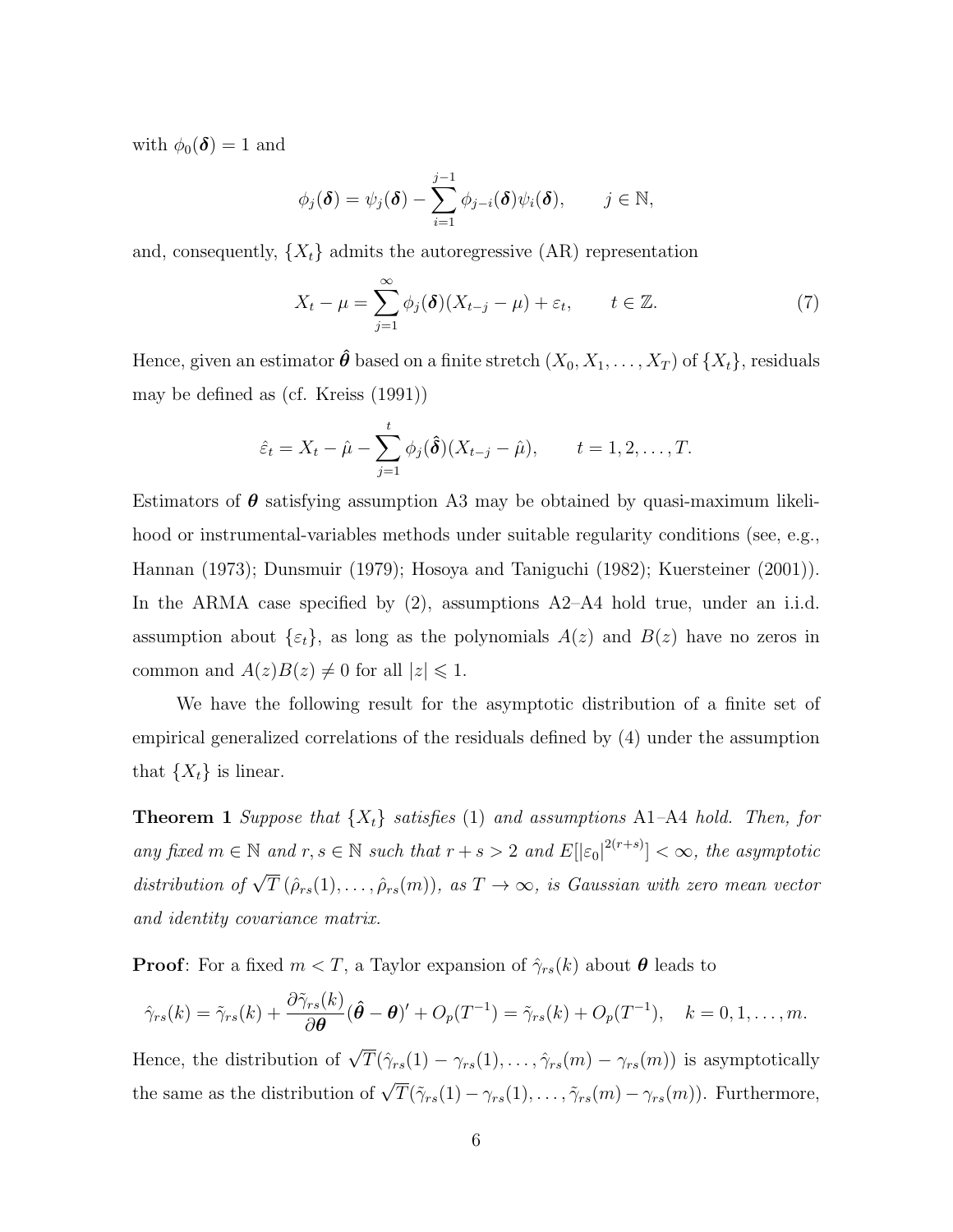putting  $\dot{f}_b(\varepsilon_t) = \varepsilon_t^b - E(\varepsilon_0^b)$ ,  $b \in \mathbb{N}$ , and noting that  $T^{-1} \sum_{t=1}^T \dot{f}_b(\varepsilon_t) = O_p(T^{-1/2})$  for  $b \in \{r, s\}$ , it is not difficult to show that  $\tilde{\gamma}_{rs}(k) - T^{-1} \sum_{t=1}^{T} \dot{f}_r(\varepsilon_t) \dot{f}_s(\varepsilon_{t+k}) = o_p(T^{-1/2})$ for  $0 \le k \le m$ . Therefore, recalling that  $\gamma_{rs}(k) = 0$  for all  $k \neq 0$  under assumption A1, by an application of the central limit theorem for strictly stationary, finitely dependent sequences (e.g., Anderson (1971, Theorem 7.7.6)) to the normalized partial sum  $T^{-1/2} \sum_{t=1}^{T} (\dot{f}_r(\varepsilon_t) \dot{f}_s(\varepsilon_{t+1}), \dots, \dot{f}_r(\varepsilon_t) \dot{f}_s(\varepsilon_{t+m}))$  we may conclude that, as  $T \to \infty$ , the distribution of  $\sqrt{T}\{\gamma_{rr}(0)\gamma_{ss}(0)\}^{-1/2}(\hat{\gamma}_{rs}(1),\ldots,\hat{\gamma}_{rs}(m))$  converges weakly to the standard normal distribution on  $\mathbb{R}^m$ . The assertion of the theorem follows from this result and the fact that  $\hat{\gamma}_{bb}(0) = \tilde{\gamma}_{bb}(0) + O_p(T^{-1}) = \gamma_{bb}(0) + o_p(1)$  for  $b \in \{r, s\}$ .

Theorem 1 generalizes the central limit theorem of McLeod and Li (1983), which is restricted to the case where  $r = s = 2$  and the transfer function  $\Psi(z)$  is rational. It is readily seen that, under the conditions of Theorem 1, the asymptotic distribution of the test statistics defined in  $(5)$  and  $(6)$  is chi-square with m degrees of freedom. The implementation of tests based on statistics such as  $\tilde{Q}_{rs}(m)$  and  $Q_{rs}(m)$  is straightforward and computationally inexpensive.<sup>4</sup>

## 3 Monte Carlo Simulations

This section presents simulation results regarding the properties of portmanteau tests for linearity. In addition to the finite-sample size and power properties of the tests, we also examine the effects of non-Gaussian noise, measurement errors, correlation order, and multiple testing.

#### 3.1 Simulation Design

The following data-generating processes (DGPs) are used in the simulations:

<sup>4</sup>For example, the full set of Monte Carlo experiments reported in Section 3 took approximately 3 hours to carry out in MATLAB running under Windows 7 (64-bit) on a laptop with Intel Core i7 2.60 GHz processor and 8 GB of RAM.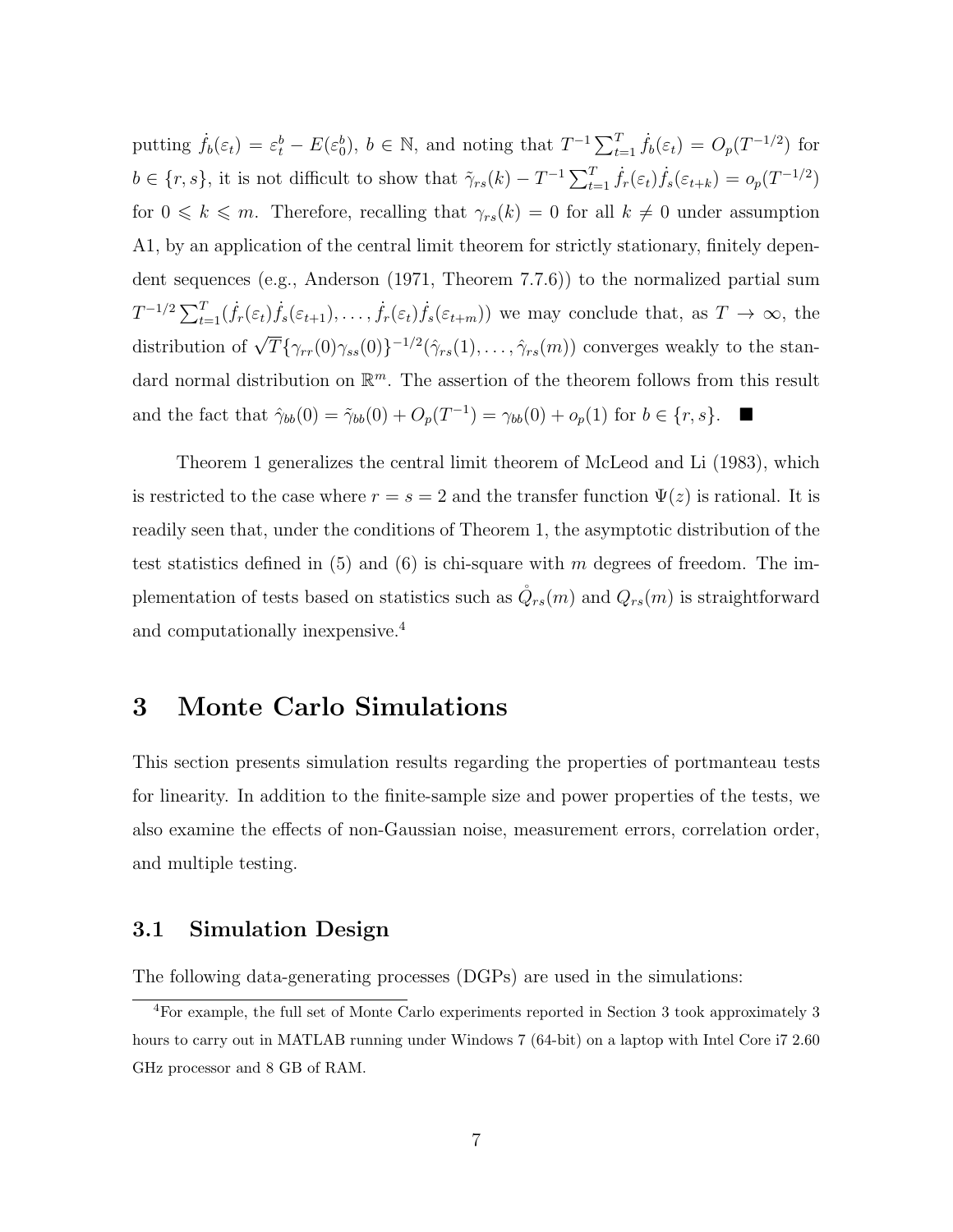M1: 
$$
X_t = 0.8X_{t-1} + \varepsilon_t
$$
  
\nM2:  $X_t = 0.6X_{t-1} - 0.5X_{t-2} + \varepsilon_t$   
\nM3:  $X_t = 0.8\varepsilon_{t-1} + \varepsilon_t$   
\nM4:  $X_t = 0.8X_{t-1} + 0.15X_{t-2} + 0.3\varepsilon_{t-1} + \varepsilon_t$   
\nM5:  $X_t = 0.6X_{t-1} + 0.4\varepsilon_{t-1} + \varepsilon_t$   
\nM6:  $X_t = 0.8X_{t-1}I(X_{t-1} \le -1) - 0.8X_{t-1}I(X_{t-1} > -1) + \varepsilon_t$   
\nM7:  $X_t = -0.5X_{t-1}I(X_{t-1} \le 1) + 0.4X_{t-1}I(X_{t-1} > 1) + \varepsilon_t$   
\nM8:  $X_t = -0.5X_{t-1}\{1 - G(X_{t-1})\} + 0.4X_{t-1}G(X_{t-1}) + \varepsilon_t$   
\nM9:  $X_t = 0.8X_{t-1}\{1 - G(X_{t-1})\} - 0.8X_{t-1}G(X_{t-1}) + \varepsilon_t$   
\nM10:  $X_t = 0.8|X_{t-1}|^{1/2} + \varepsilon_t$   
\nM11:  $X_t = Y_t^2 + \varepsilon_t$ ,  $Y_t = 0.6Y_{t-1} + \nu_t$   
\nM12:  $X_t = \sigma_t \varepsilon_t$ ,  $\sigma_t^2 = 0.1 + 0.6X_{t-1}^2$   
\nM13:  $X_t = \sigma_t \varepsilon_t$ ,  $\sigma_t^2 = 0.01 + 0.12X_{t-1}^2 + 0.85\sigma_{t-1}^2$   
\nM14:  $X_t = \sigma_t \varepsilon_t$ ,  $\sigma_t^2 = 0.01 + 0.3\{\varepsilon_{t-1}\} - E(\varepsilon_{t-1})\} - 0.8\varepsilon_{t-1} + 0.9\ln \sigma_{t-1}^2$   
\nM15:  $X_t = 0.4X_{$ 

Unless stated otherwise,  $\{\varepsilon_t\}$  and  $\{\nu_t\}$  are i.i.d. standard normal random variables independent of each other,  $G(x) = 1/(1 + e^{-x})$  is the logistic distribution function, and  $I(A)$  denotes the indicator of event A. The DGPs cover a variety of linear and nonlinear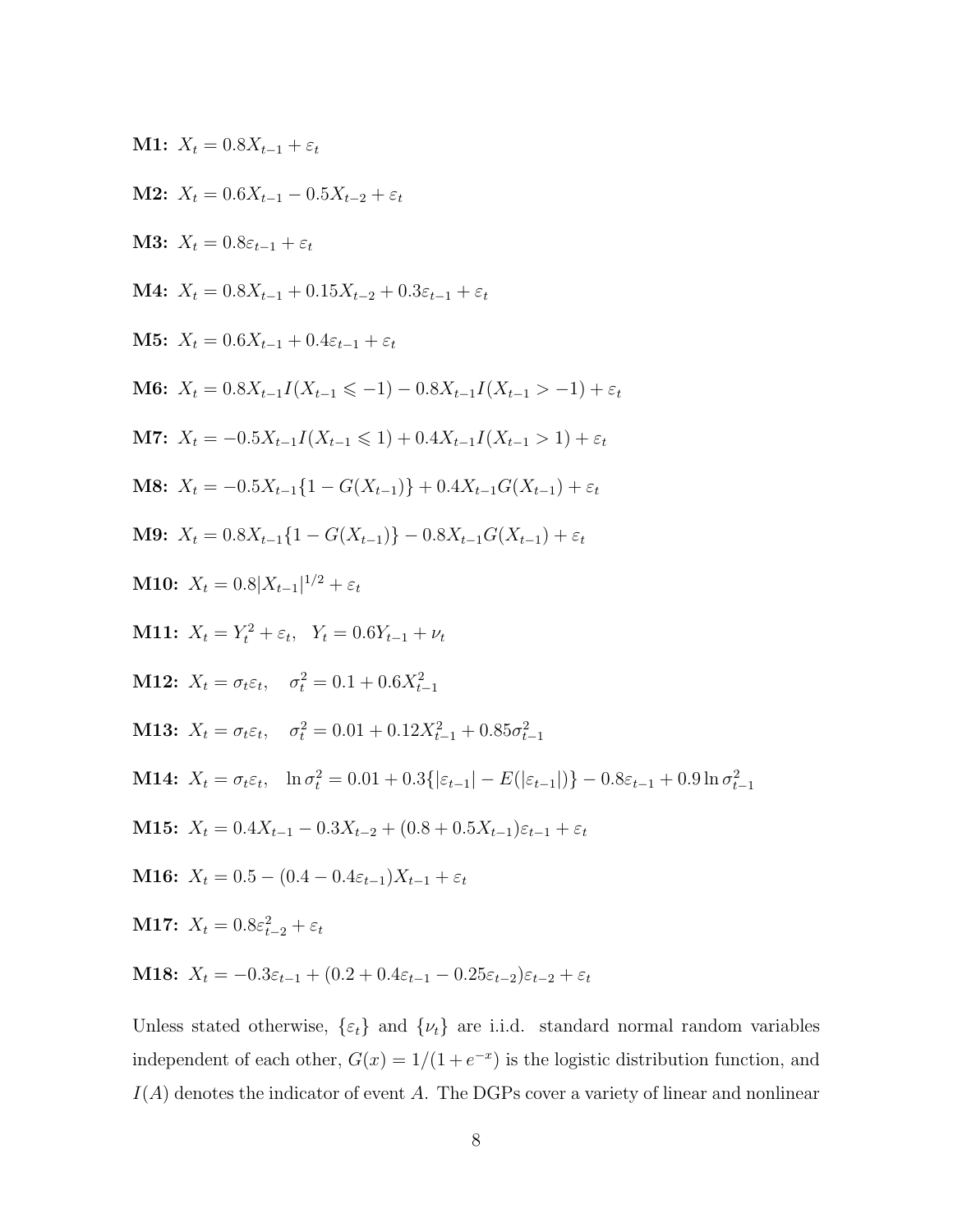processes used in the literature, namely ARMA [M1–M5], threshold AR (TAR) [M6, M7], smooth-transition AR (STAR) [M8, M9], fractional AR (FAR) [M10], square AR (SQAR) [M11], ARCH [M12], generalized ARCH (GARCH) [M13], exponential GARCH (EGARCH) [M14], bilinear (BL) [M15, M16], and nonlinear MA (NLMA) [M17, M18].<sup>5</sup>

In the experiments, 5000 independent artificial time series  $\{X_t\}$  of length  $100+T$ , with  $T \in \{200, 500, 1000\}$ , are generated according to M1–M18, but only the last T data points of each series are used to carry out portmanteau tests for linearity. As preliminary analysis indicated that, for relatively short time series, tests based on the statistics  $Q_{rs}(m)$  defined in (6) control the Type I error probability somewhat more successfully (albeit marginally) than tests based on the statistics  $\tilde{Q}_{rs}(m)$  defined in (5), we shall henceforth focus on the former.

Unless indicated otherwise, the tests are applied to least-squares residuals from an AR model for  $\{X_t\}$  the order of which is determined by the Bayesian information criterion (BIC). The BIC is defined according to Method 1 of Ng and Perron (2005) with the maximum allowable order set equal to  $\lfloor 8(T/100)^{1/4} \rfloor$ , where  $\lfloor x \rfloor$  denotes the largest integer not exceeding  $x^6$ . Employing an AR model with data-dependent order as the null specification is not only computationally convenient but also theoretically attractive. Even when the DGP is not a finite-order AR process, an AR model the order of which increases simultaneously with the sample size may be viewed as a finite-parameter approximation to a linear process that admits the infinite-order AR representation (7). If the order of the AR approximation grows at a suitable rate, the approximation error becomes small as T increases, and estimates of the parameters in (7) obtained from the approximating autoregression are consistent and asymptotically normal (see Berk

<sup>&</sup>lt;sup>5</sup>The DGPs are taken from Lee, White, and Granger (1993) [M11, M15, M18], Barnett, Gallant, Hinich, Jungeilges, Kaplan, and Jensen (1997) [M4], Hong and Lee (2003) [M2, M14], Hong and White (2005) [M10], and Giannerini, Maasoumi, and Bee Dagum (2015) [M1, M3, M5, M6, M7, M12, M13, M16, M17]; M8 and M9 are smooth-transition variants of M7 and M6, respectively.

<sup>6</sup>Very similar results are obtained using Akaike's information criterion instead of the BIC.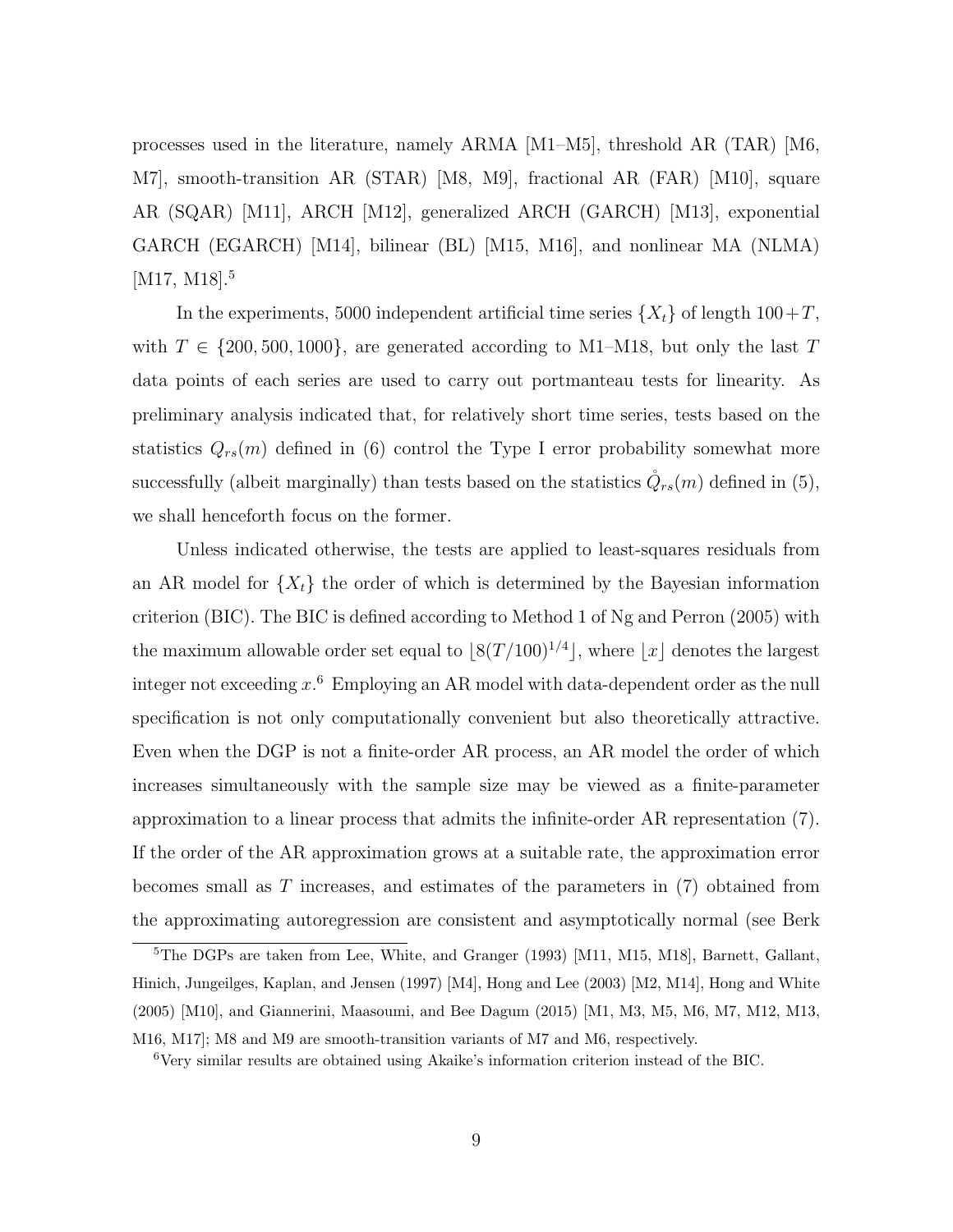(1974); Bhansali (1978); Lewis and Reinsel (1985)).

#### 3.2 Empirical Size and Power

The Monte Carlo rejection frequencies of tests, of nominal level 0.05, based on the statistics  $Q_{12}(m)$ ,  $Q_{21}(m)$  and  $Q_{22}(m)$ , with  $m \in \{1, 2, ..., \lfloor \frac{m}{2} \rfloor\}$ √  $T\rfloor$ , are shown in Figures  $1-3.7$  Under linear DGPs (M1–M5), all three portmanteau tests have empirical levels which do not differ significantly from the nominal level regardless of the sample size T and the number of generalized correlations  $m$  used to construct the test statistic. It is noteworthy that the tests work well in the case of linear DGPs which do not have a finite-order AR structure (M3–M5), suggesting that AR approximations provide a useful way of modelling dynamics under the null hypothesis in this context.

For all but two of the nonlinear DGPs (M6–M18), at least one of the two crosscorrelation tests  $Q_{12}$  and  $Q_{21}$  has higher rejection frequencies than the  $Q_{22}$  test, especially when  $T \le 500$ . The test based on  $Q_{22}$  has a clear advantage in the case of time series generated according to M12 and M13, which is not perhaps surprising since  $Q_{22}$  is asymptotically equivalent to a Lagrange multiplier statistic for testing linearity against ARCH (see Luukkonen, Saikkonen, and Teräsvirta (1988)). The power of all the tests generally improves as T increases.

#### 3.3 Non-Gaussian Noise

To investigate the sensitivity of the simulation results with respect to non-Gaussianity of the noise in the DGP, we consider artificial time series (of length  $T = 500$ ) generated according to M1–M18 with  $\varepsilon_t$  having either Student's t distribution with d degrees of freedom or a gamma distribution with shape parameter d and scale parameter 1. (The distributions are recentred and/or rescaled so as to have zero mean and unit variance). We take  $d \in \{10, 11, \ldots, 19, 20\}$ , a range of values which is sufficiently representative

<sup>7</sup>Simulation results for tests of nominal level 0.01 and 0.10 are not reported, due to space constraints, but are available upon request.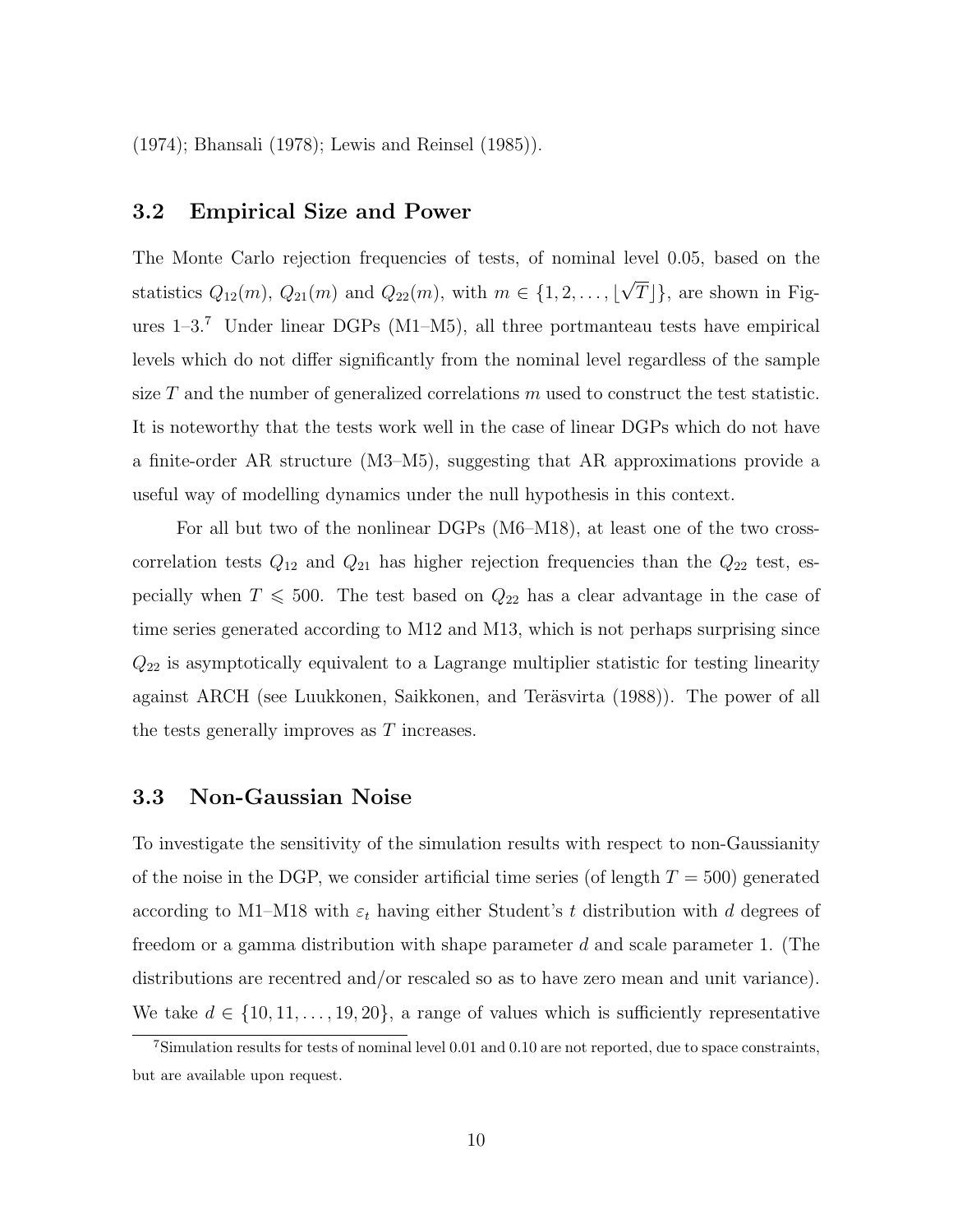of some of the distributional characteristics (e.g., mild asymmetry and leptokurtosis) of many economic and financial time series. Following the suggestion in Tong (1990, p. 324) that, when constructing tests for uncorrelatedness, autocorrelations at low lags should be watched more closely than autocorrelations at high lags, we set  $m = \lfloor \ln T \rfloor$ (see also Tsay (2010, p. 33)).

For the sake of expositional simplicity and space conservation, the rejection frequencies of tests (of nominal level 0.05) are averaged over the linear (M1–M5) and nonlinear (M6–M18) DGPs, and are shown in Figure 4 (straight lines indicate the average rejection frequencies of tests under Gaussian noise). The results indicate that the level and power properties of the tests are generally insensitive with respect to the value of the parameter d. In the case of gamma distributed noise,  $Q_{22}$   $(Q_{21})$  has marginally lower (higher) average power compared to the Gaussian case.

#### 3.4 Measurement Errors

Economic and financial time series are often contaminated by measurement errors due to, inter alia, sampling, self-reporting or imperfect data sources. To investigate the potential effect of such measurement errors on tests for nonlinearity, we consider contaminated series (of length  $T = 500$ ) generated according to  $X_t^* = X_t + \sigma_{\eta} \eta_t$ , where  $X_t$  comes from M1–M18 and  $\{\eta_t\}$  are i.i.d. random variables, independent of  $\{\varepsilon_t\}$  and  $\{\nu_t\}$ , having either Student's t distribution with 10 degrees of freedom or a gamma distribution with shape parameter 10 and scale parameter 1 (recentred and/or rescaled to have zero mean and unit variance). The variance of the measurement error is allowed to be proportional to the sample variance  $\hat{\sigma}_x^2$  of  $(X_1, \ldots, X_T)$ , that is  $\sigma_\eta^2 = \omega^2 \hat{\sigma}_x^2$ , where  $\omega^2 \in \{0.005, 0.010, \ldots, 0.060, 0.065\}$ . The range of values for the noise-to-signal ratio  $\omega$  is calibrated according to Koreisha and Fang (1999) and allows for up to 25% contamination by measurement errors.

Tests for linearity based on  $Q_{rs}(m)$ , with  $r, s \in \{1, 2\}$  and  $m = \lfloor \ln T \rfloor$ , are implemented as described in Section 3.1 using  $\{X_t^*\}$  in place of  $\{X_t\}$ . The rejection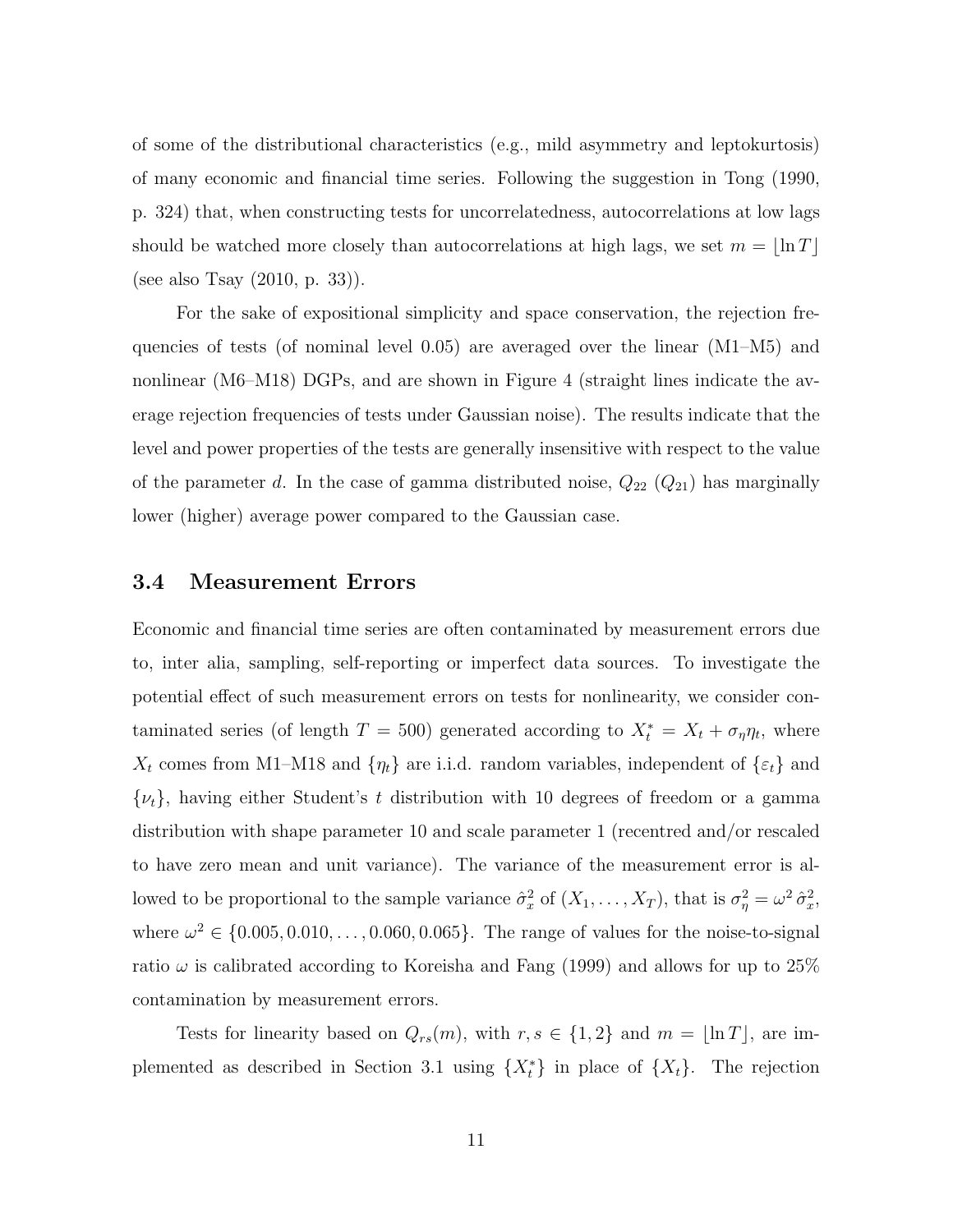frequencies of tests (of nominal level 0.05), averaged across the linear (M1–M5) and nonlinear (M6–M18) DGPs, are shown in Figure 5. The tests exhibit no substantial size distortion regardless of the contamination rate and the distribution of the noise. Some power loss is observed as the contamination rate increases, but the reduction in power is not of the magnitude that makes the tests unattractive for applications.

#### 3.5 Higher-Order Correlations

Although the discussion in much of the paper focuses on tests with  $r, s \in \{1, 2\}$ , the use of higher values for  $(r, s)$  is, of course, possible. To examine whether power gains may be made by using higher-order generalized correlations, we compute the empirical power of tests based on  $Q_{rs}(m)$  with  $r, s \in \{1, 2, ..., 6\}$  and  $m = \lfloor \ln T \rfloor$ . The rejection frequencies of tests (of nominal level 0.05) for  $T = 500$ , averaged across the nonlinear DGPs (M6–M18), are reported in Table 1. The results indicate that there are generally no power improvements associated with the use of higher-order generalized correlations; for instance, tests based on  $Q_{12}$  and  $Q_{32}$  have almost the same (average) rejection frequencies. Furthermore, it is worth bearing in mind that the asymptotic justification of portmanteau tests associated with high values of  $(r, s)$  requires finiteness of a fairly large number of moments (cf. Theorem 1). This requirement may be at odds with the characteristics of many economic and financial time series (e.g., equity returns, exchange rate returns, interest rates), for which it is often argued that they only possess unconditional moments of relatively low order (see, e.g., Koedijk, Schafgans, and de Vries (1990); Jansen and de Vries (1991); de Lima (1997)).

#### 3.6 Multiple Testing

In practice, linearity is often tested using several tests (e.g.,  $Q_{rs}(m)$ ,  $r, s \in \{1, 2\}$ ) jointly and/or several values of  $m$ . However, unless adjustments for multiple testing are made, there is an increased risk of overstating the significance of nonlinearity when many tests are carried out using the same set of data (see Psaradakis (2000)). This is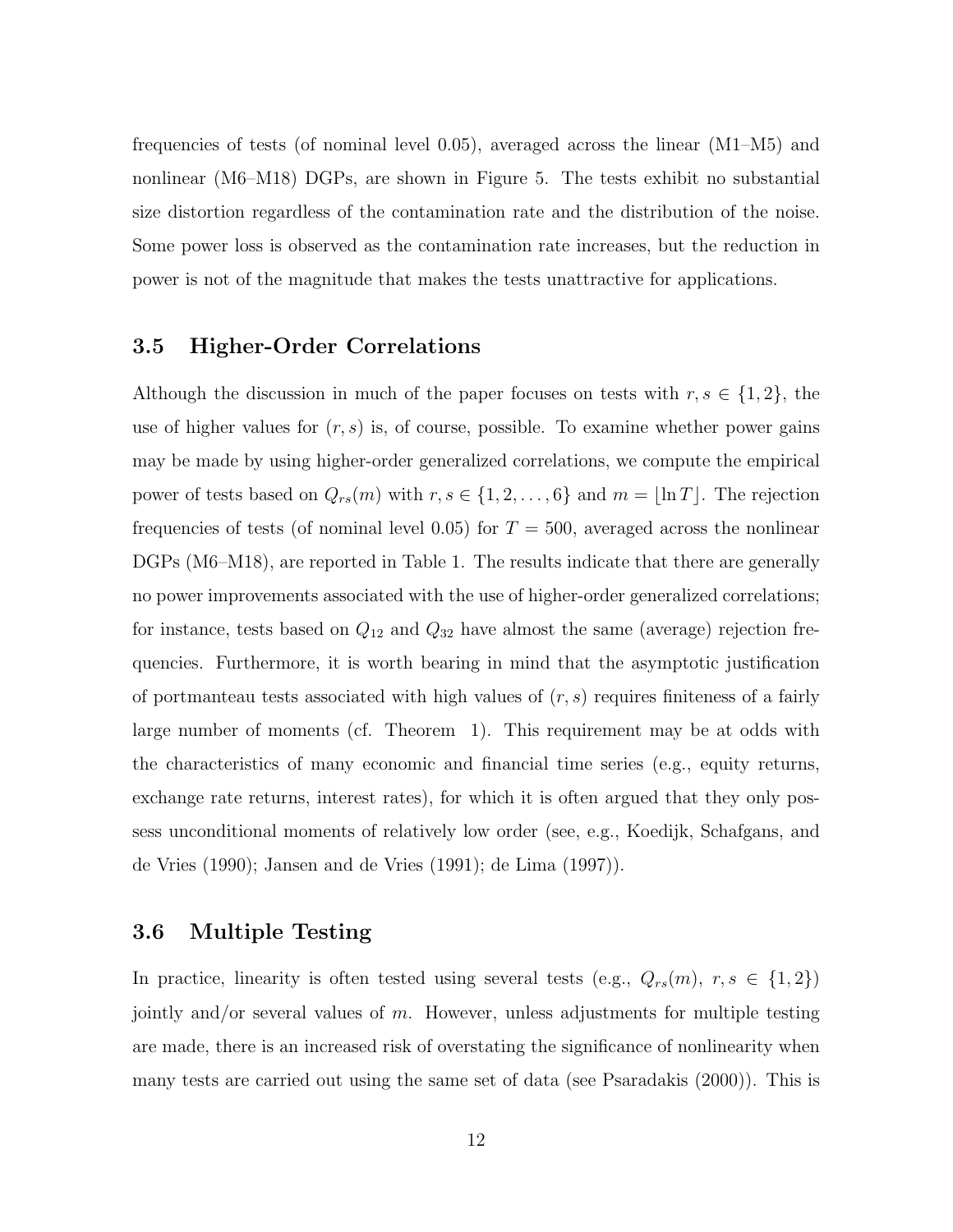due to the fact that, if the linearity hypothesis is rejected when at least one of the tests leads to a rejection, the overall Type I error probability associated with the multiple testing procedure (i.e., the probability of at least one erroneous rejection) can be well in excess of the nominal level of each individual test.

A simple Bonferroni-type adjustment for multiple testing based on Simes (1986) is considered here, which may be implemented as follows. Let  $P_{(1)} \leq P_{(2)} \leq \cdots \leq P_{(N)}$ denote the ordered (asymptotic) P-values associated with the set of portmanteau test statistics under consideration. Multiplicity-adjusted P-values are then calculated as  $\tilde{P}_{(i)} = \min\{NP_{(i)}/i, 1\}, i \in \{1, 2, ..., N\},\$  and the null hypothesis of linearity is rejected at overall level  $\alpha \in (0,1)$  if  $\min_{1 \leq i \leq N} \tilde{P}_{(i)} \leq \alpha$ . Simes' procedure is generally less conservative than the classical Bonferroni or Sidák procedures, especially when several highly correlated test statistics are involved. It also yields the same critical values as the multiple testing procedure of Benjamini and Hochberg (1995), which controls the so-called false discovery rate (i.e., the expected proportion of erroneous rejections among all rejections) at level  $\alpha$ .

In Table 2 we report Monte Carlo estimates of the probability that at least one of the tests under consideration rejects the null hypothesis of linearity at the 0.05 level (when  $T = 500$ ). Case A refers to the situation when linearity is tested using the statistics  $Q_{12}(m)$ ,  $Q_{21}(m)$  and  $Q_{22}(m)$  with  $m = \lfloor \ln T \rfloor = 6$  ( $N = 3$ ); in Case B linearity is tested using  $Q_{12}(m)$ ,  $Q_{21}(m)$ ,  $Q_{22}(m)$  and six different values of m, namely  $m \in \{1, \ldots, 6\}$  (N = 18). The advantage of adjusting for multiplicity in testing is immediately evident. Using unadjusted P-values, the probability that one or more of the tests will erroneously reject the null hypothesis under M1–M5 ranges from 0.14 to 0.29. By contrast, the multiple testing procedures generally have an overall Type I error probability that is quite close to the nominal 0.05 level (in spite of the fact that they do not account for dependence among the individual test statistics). Moreover, the protection against an excessive overall Type I error probability is not achieved at the cost of a systematic loss of the ability of the tests to reject correctly the linearity hypothesis under M6–M18.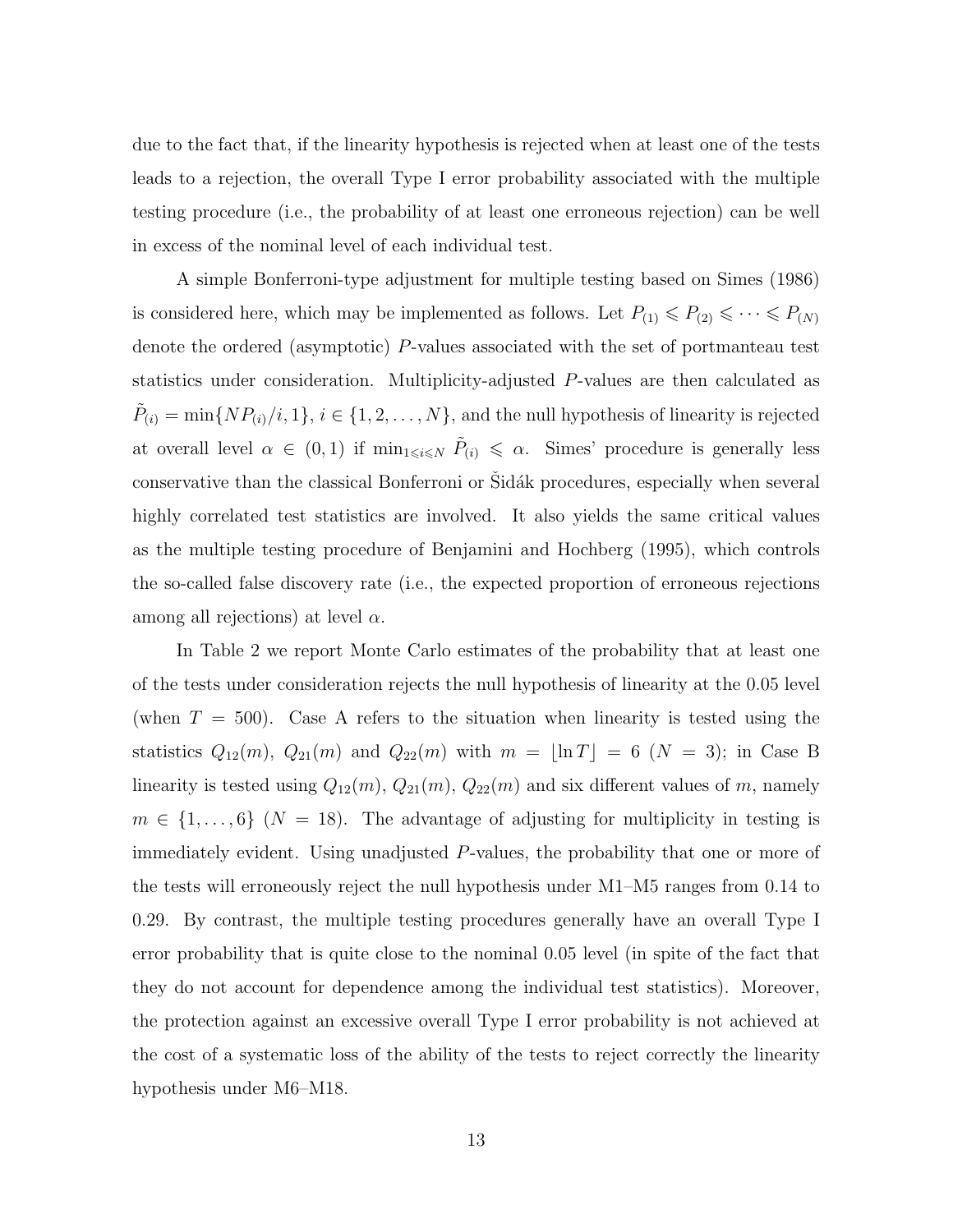## 4 Empirical Application

In this section portmanteau tests for linearity are applied to a set of weekly stock returns, spanning the period 1993–2007 (781 observations), for 100 companies from the Standard & Poor's 500 Composite index. The selected series are part of the data set analyzed by Kapetanios (2009) and are such that the hypothesis of strict stationarity cannot be rejected for any of them (at 5% significance level). The presence of nonlinearity in asset returns has important implications for, inter alia, pricing, risk management, and forecasting.

As in Section 3, we test for neglected nonlinearity in an AR model for each time series, the order of which is determined by minimizing the BIC over the range  $\{0, 1, \ldots, \lfloor 8(T/100)^{1/4} \rfloor\}$ . The asymptotic P-values for tests based on  $Q_{12}(m)$ ,  $Q_{21}(m)$ and  $Q_{22}(m)$ , with  $m = \lfloor \ln T \rfloor$ , are reported in Table 3. In order to guard against the danger of overstating the significance of nonlinearity because of the use of three different tests, we also report the P-values of the individual test statistics adjusted for multiplicity using the methods of Simes (1986) and Benjamini and Hochberg (1995). In the notation of Section 3.6, the Benjamini–Hochberg adjusted P-values are computed as  $\check{P}_{(i)} = \min\{NP_{(i)}/i, \check{P}_{(i+1)}\}$  for  $i \in \{1, ..., N-1\}$  and  $\check{P}_{(N)} = P_{(N)}$ .

Using unadjusted test P-values, evidence against linearity is found in 82 stock returns (at 5% significance level) on the basis of the  $Q_{22}$  test. This arguably is not a very surprising finding since conditional heteroskedasticity is a characteristic feature of many asset returns. Linearity is also rejected by at least one of the cross-correlation  $Q_{12}/Q_{21}$ tests in 75 cases. Using multiplicity-adjusted P-values, evidence against linearity is found by at least one of the three tests in 85% of stock returns (at 5% significance level). We conclude, therefore, that the vast majority of the stock returns considered in our analysis exhibit nonlinear features which cannot be captured by a linear model with i.i.d. noise.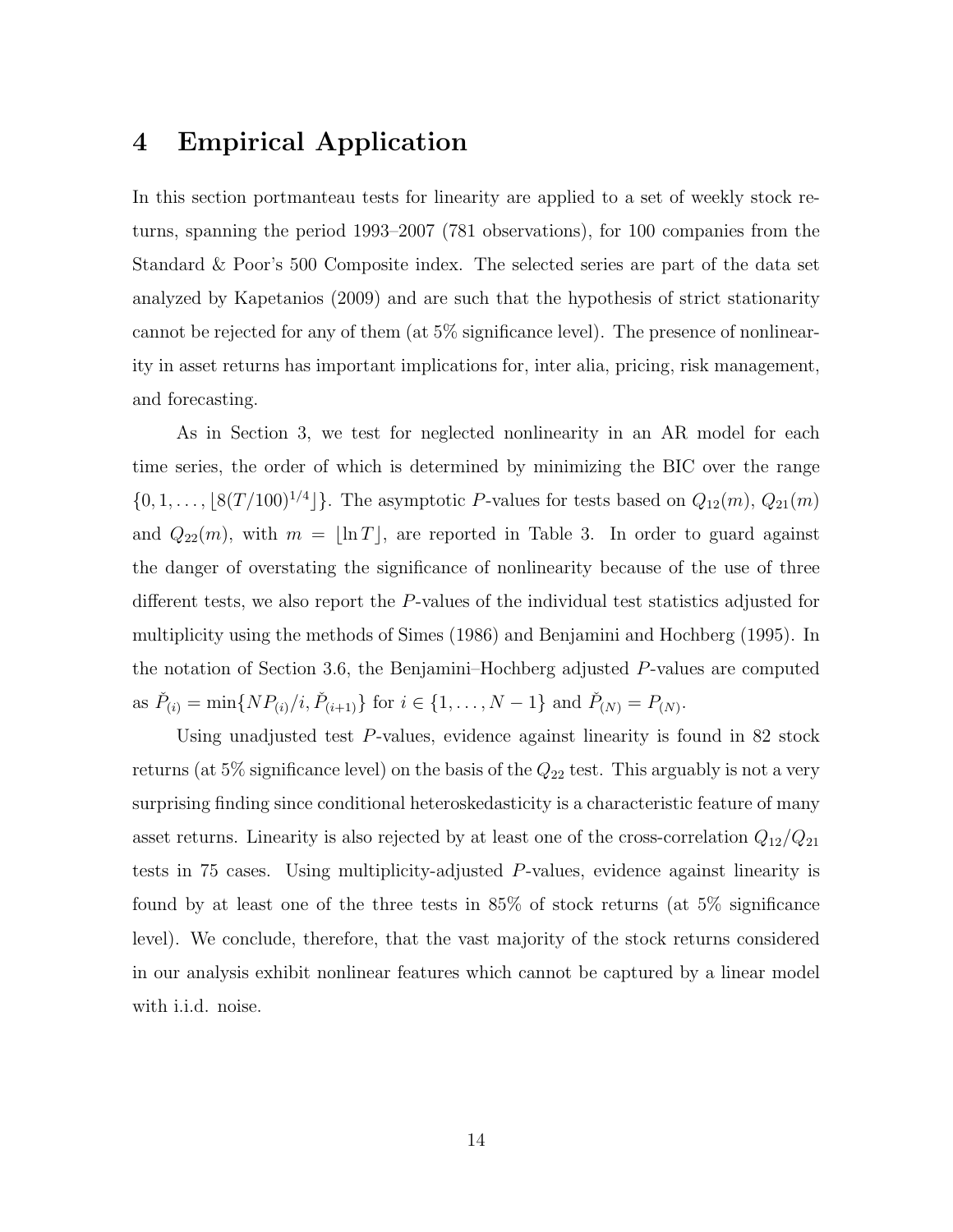## 5 Summary

This paper considered portmanteau tests for linearity of stationary time series based on generalized correlations of residuals. The proposed tests are easy to implement, have a chi-square large-sample null distribution, and good size and power properties in finite samples. The simulation results indicated that the cross-correlation tests  $Q_{12}$  and  $Q_{21}$ are useful in identifying various types of nonlinearity and are generally more powerful than the popular  $Q_{22}$  test based on squared-residual autocorrelations. An application to time series of stock returns illustrated the practical use of the tests.

## References

- ANDERSON, T. W. (1971): The Statistical Analysis of Time Series. Wiley, New York.
- Barnett, W. A., A. R. Gallant, M. J. Hinich, J. A. Jungeilges, D. T. Kaplan, and M. J. Jensen (1997): "A single-blind controlled competition among tests for nonlinearity and chaos," Journal of Econometrics, 82, 157–192.
- BENJAMINI, Y., AND Y. HOCHBERG (1995): "Controlling the false discovery rate: a practical and powerful approach to multiple testing," Journal of the Royal Statistical Society B, 57, 289–300.
- BERG, A., E. PAPARODITIS, AND D. N. POLITIS (2010): "A bootstrap test for time series linearity," Journal of Statistical Planning and Inference, 140, 3841–3857.
- BERK, K. N. (1974): "Consistent autoregressive spectral estimates," Annals of Statistics, 2, 489–502.
- BHANSALI, R. J. (1978): "Linear prediction by autoregressive model fitting in the time domain," Annals of Statistics, 6, 224-231.
- BICKEL, P. J., AND P. BÜHLMANN (1996): "What is a linear process?," Proceedings of the National Academy of Sciences of the USA, 93, 12128–12131.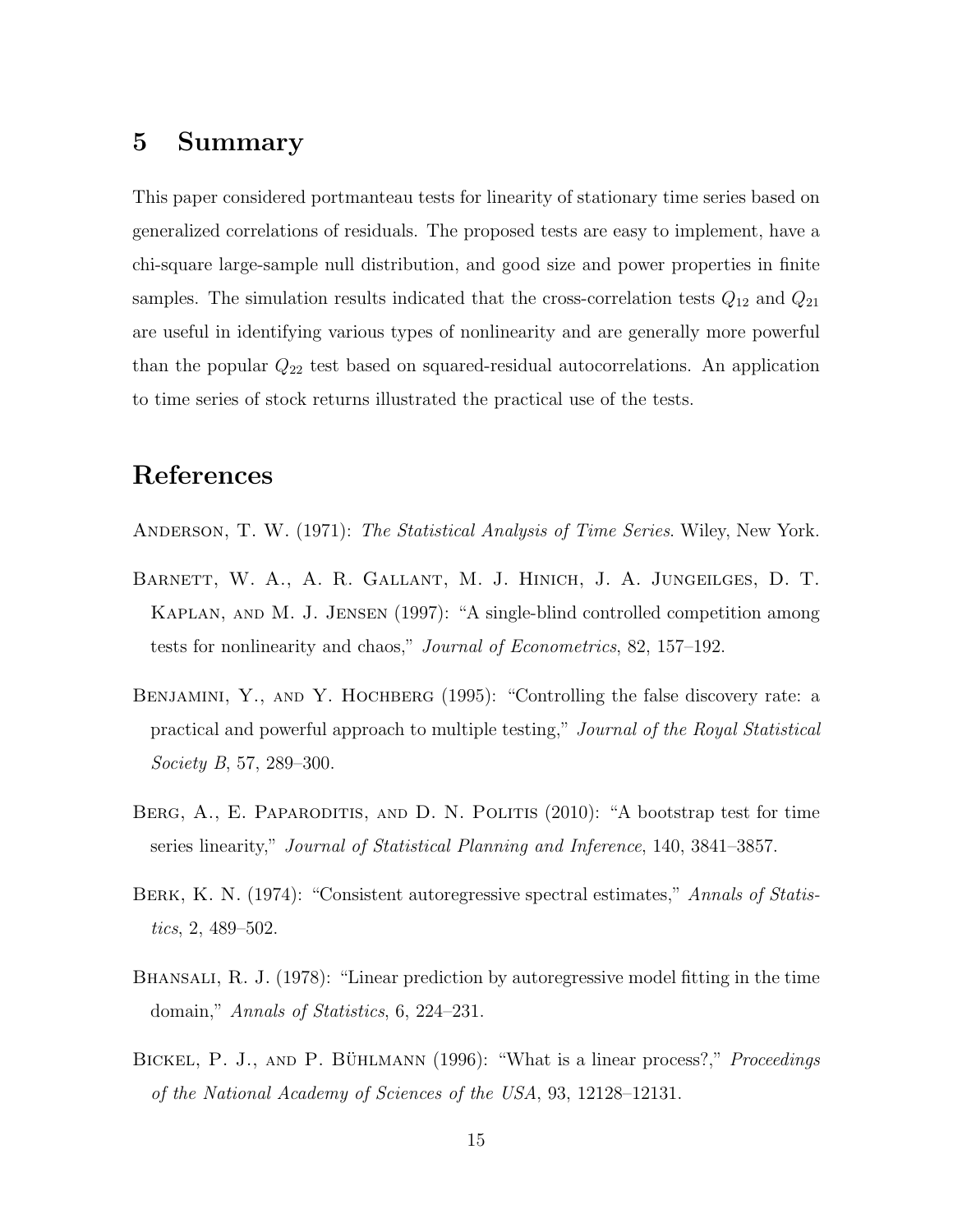- DE LIMA, P. J. F. (1997): "On the robustness of nonlinearity tests to moment condition failure," Journal of Econometrics, 76, 251–280.
- Dunsmuir, W. (1979): "A central limit theorem for parameter estimation in stationary vector time series and its application to models for a signal observed with noise," Annals of Statistics, 7, 490–506.
- Giannerini, S., E. Maasoumi, and E. Bee Dagum (2015): "Entropy testing for nonlinear serial dependence in time series," Biometrika, 102, 661–675.
- HANNAN, E. J. (1973): "The asymptotic theory of linear time-series models," *Journal* of Applied Probability, 10, 130–145.
- Hong, Y., and T.-H. Lee (2003): "Diagnostic checking for the adequacy of nonlinear time series models," Econometric Theory, 19, 1065–1121.
- Hong, Y., and H. White (2005): "Asymptotic distribution theory for nonparametric entropy measures of serial dependence," *Econometrica*, 73, 837–901.
- Hosoya, Y., and M. Taniguchi (1982): "A central limit theorem for stationary processes and the parameter estimation of linear processes," Annals of Statistics, 10, 132–153.
- JANSEN, D. W., AND C. G. DE VRIES (1991): "On the frequency of large stock returns: putting booms and busts into perspective," Review of Economics and Statistics, 73, 18–24.
- KAPETANIOS, G. (2009): "Testing for strict stationarity in financial variables," Journal of Banking and Finance, 33, 2346–2362.
- KOEDIJK, K., M. SCHAFGANS, AND C. DE VRIES (1990): "The tail index of exchange rate returns," Journal of International Economics, 29, 93–108.
- Koreisha, S. G., and Y. Fang (1999): "The impact of measurement errors on ARMA prediction," Journal of Forecasting, 18, 95–109.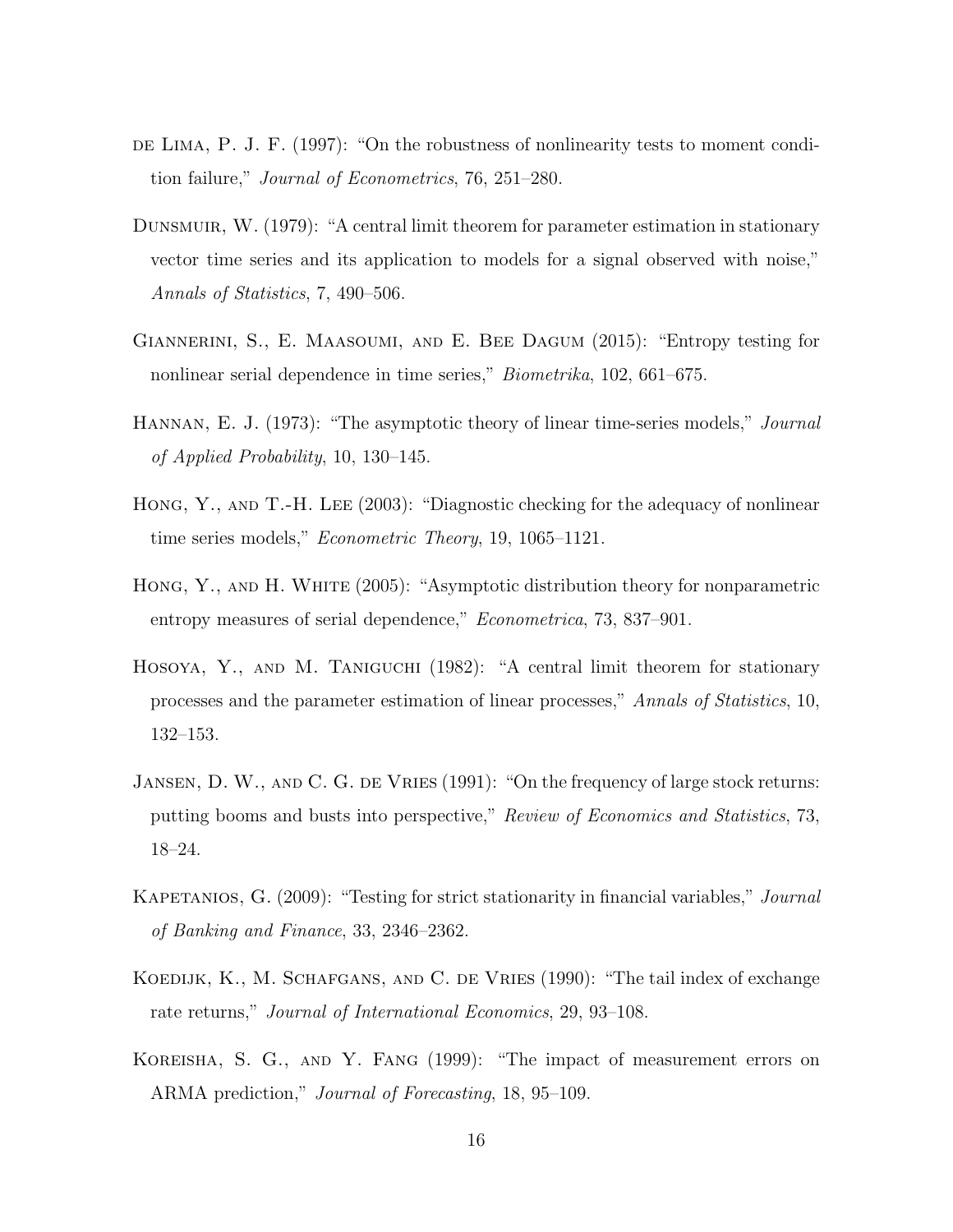- Kreiss, J.-P. (1991): "Estimation of the distribution function of noise in stationary processes," Metrika, 38, 285–297.
- KUERSTEINER, G. M. (2001): "Optimal instrumental variables estimation for ARMA models," Journal of Econometrics, 104, 359–405.
- LAWRANCE, A. J., AND P. A. W. LEWIS (1985): "Modelling and residual analysis of nonlinear autoregressive time series in exponential variables," *Journal of the Royal* Statistical Society B, 47, 165–202.
- (1987): "Higher-order residual analysis for nonlinear time series with autoregressive correlation structures," International Statistical Review, 55, 21–35.
- LEE, T.-H., H. WHITE, AND C. W. J. GRANGER (1993): "Testing for neglected nonlinearity in time series models: a comparison of neural network methods and alternative tests," Journal of Econometrics, 56, 269–290.
- LEWIS, R., AND G. C. REINSEL (1985): "Prediction of multivariate time series by autoregressive model fitting," Journal of the Multivariate Analysis, 16, 393–411.
- Ljung, G. M., and G. E. P. Box (1978): "On a measure of lack of fit in time series models," Biometrika, 65, 297–303.
- LUUKKONEN, R., P. SAIKKONEN, AND T. TERÄSVIRTA (1988): "Testing linearity in univariate time series models," Scandinavian Journal of Statistics, 15, 161–175.
- MCLEOD, A. I., AND W. K. LI (1983): "Diagnostic checking ARMA time series models using squared-residual autocorrelations," Journal of Time Series Analysis, 4, 269–273.
- Ng, S., and P. Perron (2005): "A note on the selection of time series models," Oxford Bulletin of Economics and Statistics, 67, 115–134.
- PROIETTI, T., AND A. LUATI (2015): "The generalised autocovariance function," Journal of Econometrics, 186, 245–257.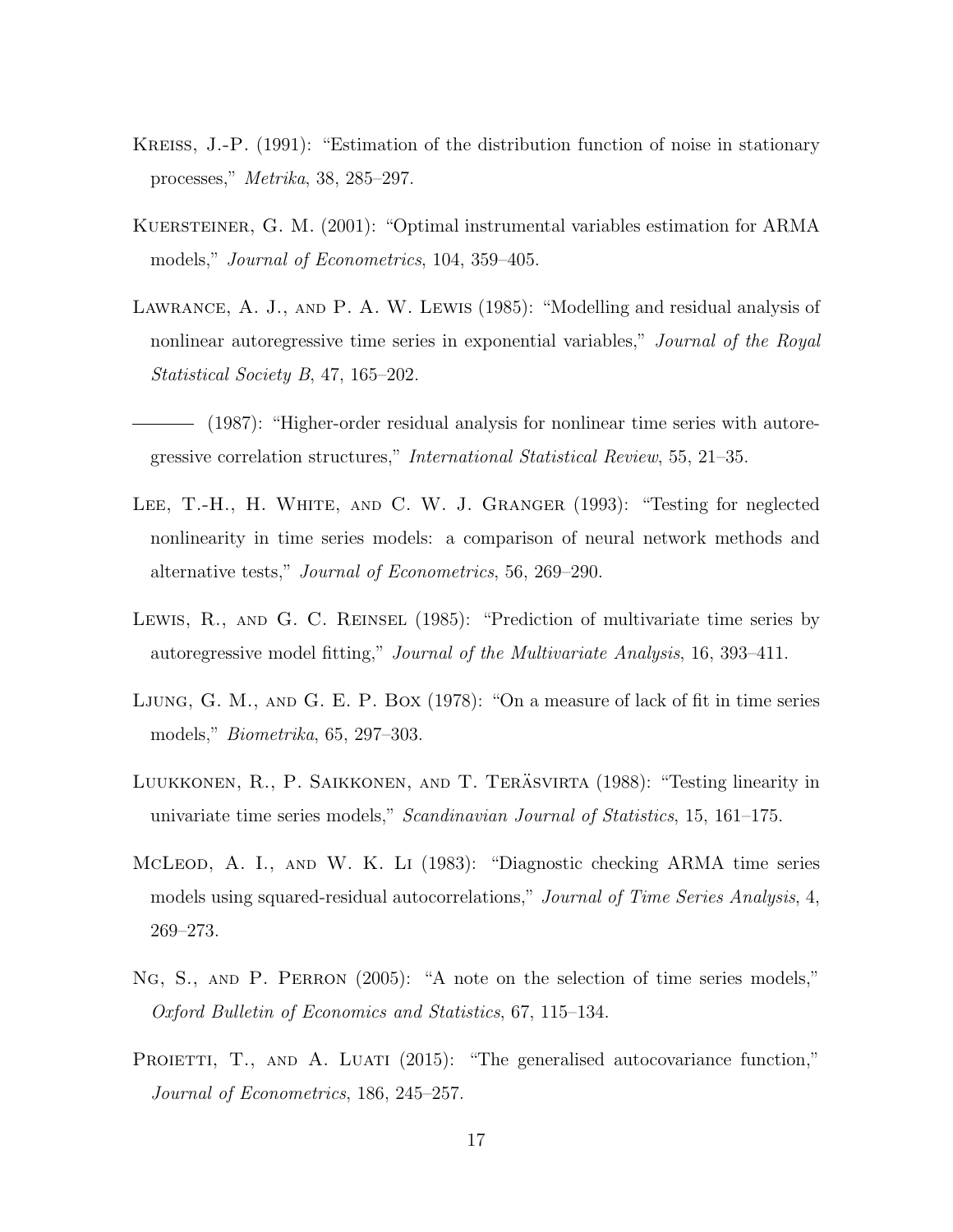- PSARADAKIS, Z. (2000): "P-value adjustments for multiple tests for nonlinearity," Studies in Nonlinear Dynamics & Econometrics, 4, 95–100.
- Simes, R. J. (1986): "An improved Bonferroni procedure for multiple tests of significance," Biometrika, 73, 751–754.
- TERÄSVIRTA, T., D. TJØSTHEIM, AND C. W. J. GRANGER (2010): *Modelling Non*linear Economic Time Series. Oxford University Press, Oxford.
- TERDIK, G., AND J. MÁTH (1998): "A new test of linearity of time series based on the bispectrum," Journal of Time Series Analysis, 19, 737–753.
- Tong, H. (1990): Non-linear Time Series: A Dynamical System Approach. Oxford University Press, Oxford.
- Tsay, R. S. (2010): Analysis of Financial Time Series. 3rd Edition, Wiley, New York.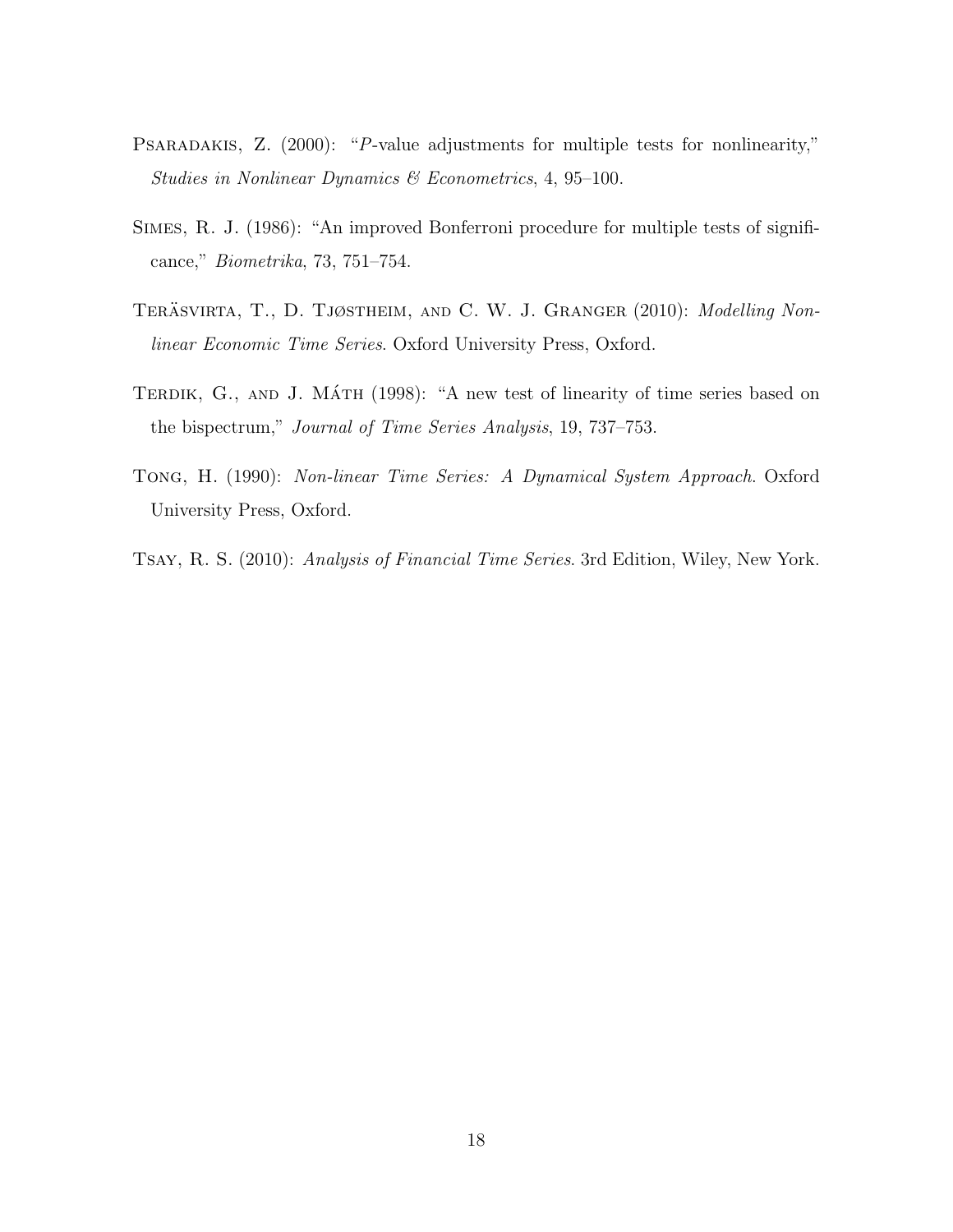| w |                                                                                                                                                                                                                                                                                    |  | $Q_{1w}$ $Q_{w1}$ $Q_{2w}$ $Q_{w2}$ $Q_{ww}$ |  |
|---|------------------------------------------------------------------------------------------------------------------------------------------------------------------------------------------------------------------------------------------------------------------------------------|--|----------------------------------------------|--|
|   |                                                                                                                                                                                                                                                                                    |  |                                              |  |
|   |                                                                                                                                                                                                                                                                                    |  |                                              |  |
|   |                                                                                                                                                                                                                                                                                    |  |                                              |  |
|   |                                                                                                                                                                                                                                                                                    |  |                                              |  |
|   | $\begin{tabular}{c cccc} $2$ & 0.77 & 0.40 & 0.72 & 0.72 & 0.72 \\[2mm] $3$ & 0.19 & 0.24 & 0.42 & 0.76 & 0.38 \\[2mm] $4$ & 0.65 & 0.42 & 0.60 & 0.66 & 0.53 \\[2mm] $5$ & 0.24 & 0.32 & 0.36 & 0.66 & 0.32 \\[2mm] $6$ & 0.53 & 0.42 & 0.48 & 0.60 & 0.34 \\[2mm] \end{tabular}$ |  |                                              |  |

Table 1: Rejection frequencies of  $Q_{rs}$  tests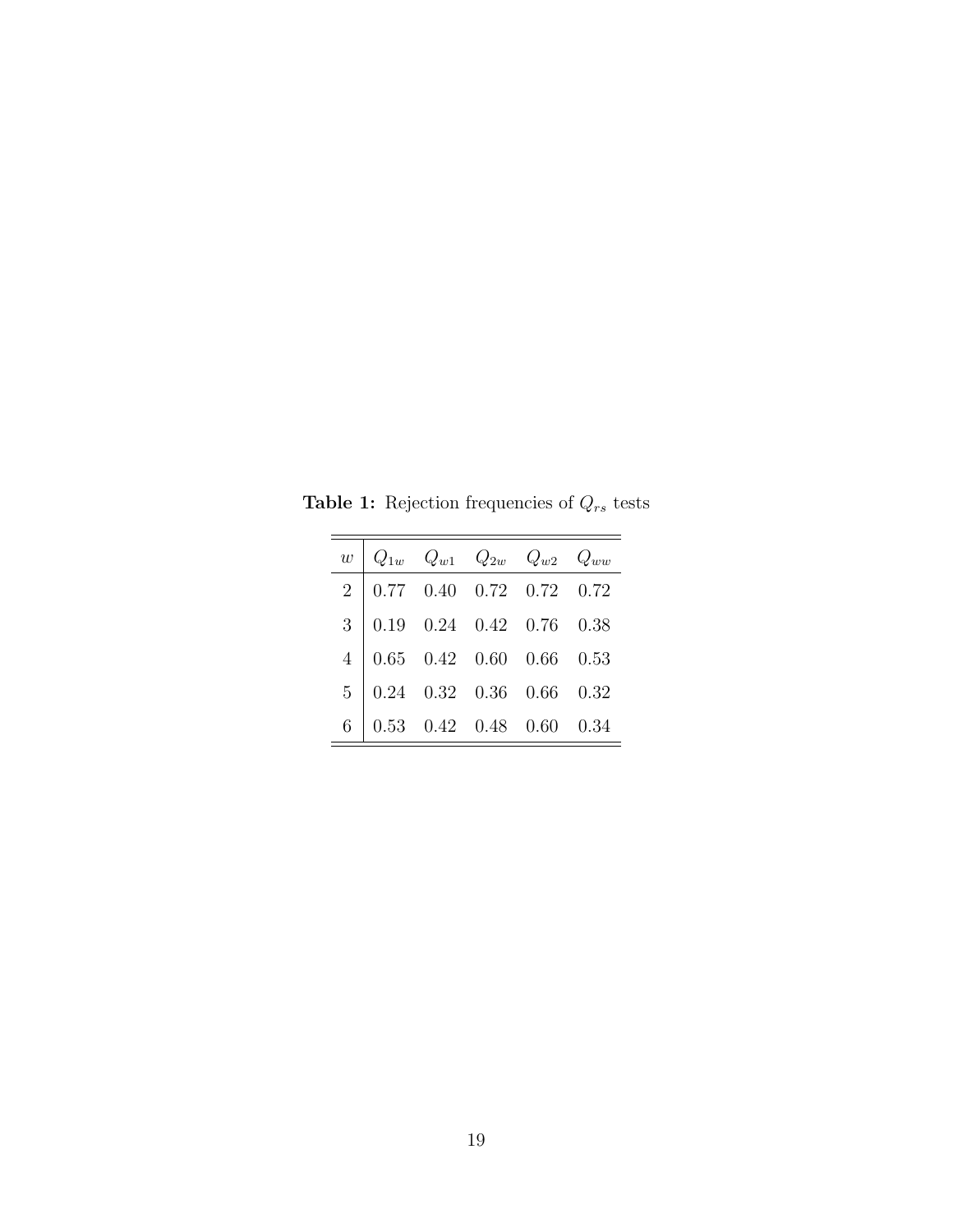|                | Case A $(N = 3)$    |       | Case B $(N = 18)$   |       |  |  |  |
|----------------|---------------------|-------|---------------------|-------|--|--|--|
|                | Unadjusted Adjusted |       | Unadjusted Adjusted |       |  |  |  |
| M1             | 0.141               | 0.048 | 0.286               | 0.042 |  |  |  |
| M <sub>2</sub> | 0.136               | 0.044 | 0.287               | 0.039 |  |  |  |
| M3             | 0.136               | 0.048 | 0.296               | 0.041 |  |  |  |
| M <sub>4</sub> | 0.137               | 0.054 | 0.284               | 0.043 |  |  |  |
| M <sub>5</sub> | 0.141               | 0.055 | 0.287               | 0.042 |  |  |  |
| M6             | 1.000               | 1.000 | 1.000               | 1.000 |  |  |  |
| M7             | 1.000               | 1.000 | 1.000               | 1.000 |  |  |  |
| M8             | 0.964               | 0.919 | 0.997               | 0.966 |  |  |  |
| M <sub>9</sub> | 0.997               | 0.992 | 1.000               | 0.997 |  |  |  |
| M10            | 0.723               | 0.542 | 0.931               | 0.681 |  |  |  |
| M11            | 0.799               | 0.703 | 0.941               | 0.788 |  |  |  |
| M12            | 1.000               | 0.999 | 1.000               | 0.999 |  |  |  |
| M13            | 0.980               | 0.965 | 0.984               | 0.944 |  |  |  |
| M14            | 1.000               | 1.000 | 1.000               | 1.000 |  |  |  |
| M15            | 1.000               | 1.000 | 1.000               | 1.000 |  |  |  |
| M16            | 1.000               | 1.000 | 1.000               | 1.000 |  |  |  |
| M17            | 0.946               | 0.894 | 0.989               | 0.920 |  |  |  |
| M18            | 0.998               | 0.991 | 1.000               | 0.995 |  |  |  |

Table 2: Rejection frequencies under multiple testing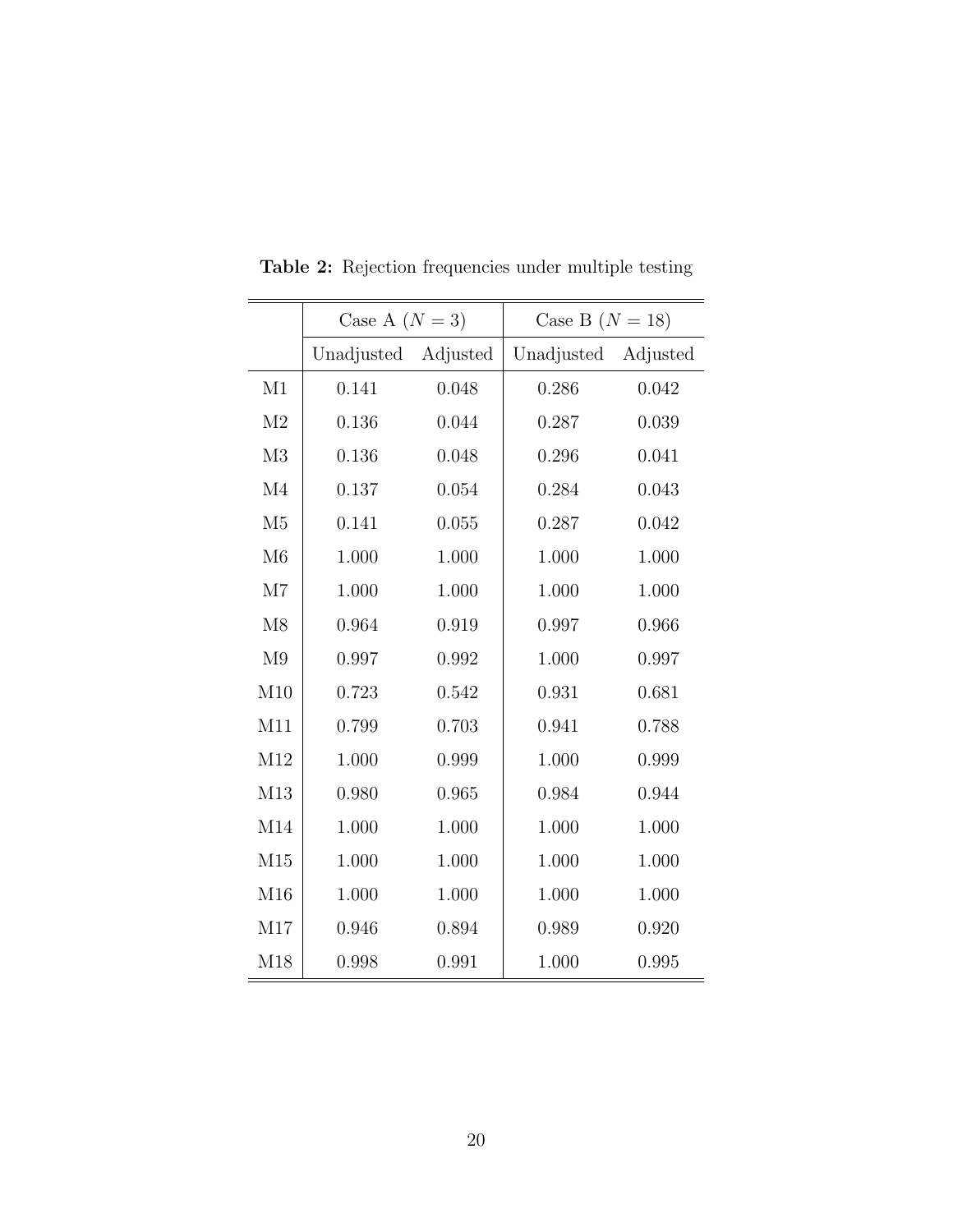|                            | Unadjusted  |                                |          | <b>Simes</b> |             |          | Benjamini-Hochberg |          |          |              |
|----------------------------|-------------|--------------------------------|----------|--------------|-------------|----------|--------------------|----------|----------|--------------|
|                            | $P$ -values |                                |          |              | $P$ -values |          |                    | order    |          |              |
| company                    | $Q_{12}$    | $Q_{21}$<br>$\mathcal{Q}_{22}$ |          | $Q_{12}$     | $Q_{21}$    | $Q_{22}$ | $Q_{12}$           | $Q_{21}$ | $Q_{22}$ |              |
| Alcoa Inc                  | 0.20        | $0.00\,$                       | 0.00     | $0.20\,$     | $0.01\,$    | 0.00     | $0.20\,$           | $0.01\,$ | $0.00\,$ | $\mathbf{1}$ |
| Apple Inc.                 | $0.01\,$    | 0.70                           | 0.47     | $0.02\,$     | $0.70\,$    | 0.70     | $\rm 0.02$         | 0.70     | $0.70\,$ | $\,2$        |
| Adobe Systems Inc          | 0.21        | $0.01\,$                       | 0.00     | $0.21\,$     | $0.01\,$    | 0.00     | $\rm 0.21$         | $0.01\,$ | $0.00\,$ | $\mathbf{1}$ |
| Analog Devices Inc         | 0.07        | $0.00\,$                       | 0.00     | $0.07\,$     | $0.00\,$    | 0.00     | $0.07\,$           | $0.00\,$ | $0.00\,$ | $\mathbf{1}$ |
| Archer-Daniels-Midland     | 0.56        | $0.99\,$                       | 0.04     | $0.85\,$     | $0.99\,$    | 0.11     | $0.85\,$           | 0.99     | $0.11\,$ | $\mathbf{1}$ |
| Autodesk Inc               | 0.10        | 0.19                           | $0.01\,$ | 0.15         | 0.19        | 0.02     | $0.15\,$           | 0.19     | $0.02\,$ | $\mathbf{1}$ |
| American Electric Power    | 0.00        | $0.00\,$                       | 0.00     | $0.00\,$     | $0.00\,$    | 0.00     | 0.00               | $0.00\,$ | $0.00\,$ | $\mathbf{1}$ |
| AES Corp                   | 0.00        | $0.00\,$                       | 0.00     | $0.00\,$     | $0.00\,$    | 0.00     | $0.00\,$           | $0.00\,$ | $0.00\,$ | $\mathbf{1}$ |
| $\operatorname{AFLAC}$ Inc | 0.00        | $0.00\,$                       | 0.00     | $0.00\,$     | $0.00\,$    | 0.00     | 0.00               | $0.00\,$ | $0.00\,$ | $\mathbf{1}$ |
| Allergan Inc               | 0.04        | 0.09                           | 0.00     | $0.06\,$     | $0.09\,$    | 0.00     | $0.06\,$           | $0.09\,$ | $0.00\,$ | $\mathbf{1}$ |
| American Intl Group Inc    | 0.03        | $0.00\,$                       | 0.00     | $0.03\,$     | $0.00\,$    | 0.00     | $\rm 0.03$         | 0.00     | $0.00\,$ | $\mathbf{1}$ |
| Aon plc                    | $0.02\,$    | $0.00\,$                       | 0.00     | $0.02\,$     | $0.00\,$    | 0.00     | $\rm 0.02$         | 0.00     | $0.00\,$ | $1\,$        |
| Apache Corporation         | 0.37        | $\rm 0.02$                     | 0.00     | $0.37\,$     | $0.03\,$    | 0.00     | 0.37               | $0.03\,$ | $0.00\,$ | $\mathbf{1}$ |
| Anadarko Petroleum         | 0.73        | $0.05\,$                       | 0.00     | 0.73         | $0.08\,$    | 0.00     | 0.73               | 0.08     | $0.00\,$ | $1\,$        |
| Avon Products              | 0.19        | $0.00\,$                       | 0.00     | $0.19\,$     | $0.00\,$    | 0.00     | 0.19               | $0.00\,$ | $0.00\,$ | $\mathbf{1}$ |
| Avery Dennison Corp        | 0.00        | 0.12                           | 0.00     | $0.01\,$     | $0.12\,$    | 0.00     | $0.01\,$           | $0.12\,$ | $0.00\,$ | $\mathbf{1}$ |
| American Express Co        | 0.24        | $0.00\,$                       | 0.00     | $0.24\,$     | $0.00\,$    | 0.00     | $0.24\,$           | 0.00     | 0.00     | $\mathbf{1}$ |
| Bank of America Corp       | $\rm 0.21$  | $0.00\,$                       | 0.00     | $0.21\,$     | $0.00\,$    | 0.00     | $\rm 0.21$         | 0.00     | $0.00\,$ | $\mathbf{1}$ |
| Baxter International Inc.  | 0.06        | $0.00\,$                       | 0.28     | $0.09\,$     | $0.00\,$    | 0.28     | $0.09\,$           | 0.00     | $0.28\,$ | $\mathbf{1}$ |
| <b>BBT</b> Corporation     | 0.58        | $0.01\,$                       | 0.00     | $0.58\,$     | $0.02\,$    | 0.00     | $0.58\,$           | 0.02     | $0.00\,$ | $\mathbf{1}$ |
| Best Buy Co. Inc.          | 0.75        | $0.00\,$                       | 0.00     | 0.75         | $0.00\,$    | 0.00     | 0.75               | 0.00     | 0.00     | $\mathbf{1}$ |
| Bard (C.R.) Inc.           | 0.71        | $0.03\,$                       | $0.01\,$ | 0.71         | $0.05\,$    | 0.02     | 0.71               | 0.05     | $0.02\,$ | $\mathbf 1$  |
| Becton Dickinson           | $0.24\,$    | $0.07\,$                       | $0.00\,$ | $0.24\,$     | $0.11\,$    | 0.00     | $0.24\,$           | 0.11     | $0.00\,$ | $\mathbf{1}$ |
| Franklin Resources         | 0.38        | $0.00\,$                       | 0.00     | $0.38\,$     | $0.00\,$    | 0.00     | $0.38\,$           | 0.00     | $0.00\,$ | $\mathbf{1}$ |
| Brown-Forman Corp          | 0.29        | 0.00                           | 0.04     | 0.29         | 0.00        | 0.06     | $0.29\,$           | 0.00     | $0.06\,$ | $\mathbf{1}$ |
| Baker Hughes Inc           | 0.24        | 0.00                           | 0.00     | 0.24         | 0.00        | 0.00     | 0.24               | 0.00     | $0.00\,$ | $\mathbf{1}$ |
| The Bank of NY Mellon      | 0.23        | $0.00\,$                       | 0.00     | $0.23\,$     | 0.00        | $0.00\,$ | $0.23\,$           | 0.00     | $0.00\,$ | $\mathbf{1}$ |
| <b>Ball Corp</b>           | $0.00\,$    | 0.00                           | 0.00     | 0.00         | 0.00        | 0.00     | 0.00               | 0.00     | $0.00\,$ | $\mathbf{1}$ |
| <b>Boston Scientific</b>   | 0.95        | $0.01\,$                       | 0.01     | $\rm 0.95$   | $0.02\,$    | 0.04     | $\rm 0.95$         | $0.02\,$ | $0.02\,$ | $\mathbf{1}$ |
| Cardinal Health Inc.       | $0.83\,$    | $0.05\,$                       | $0.02\,$ | $0.83\,$     | $0.08\,$    | $0.05\,$ | $0.83\,$           | $0.08\,$ | $0.05\,$ | $\sqrt{3}$   |

Table 3: Unadjusted and multiplicity-adjusted P-values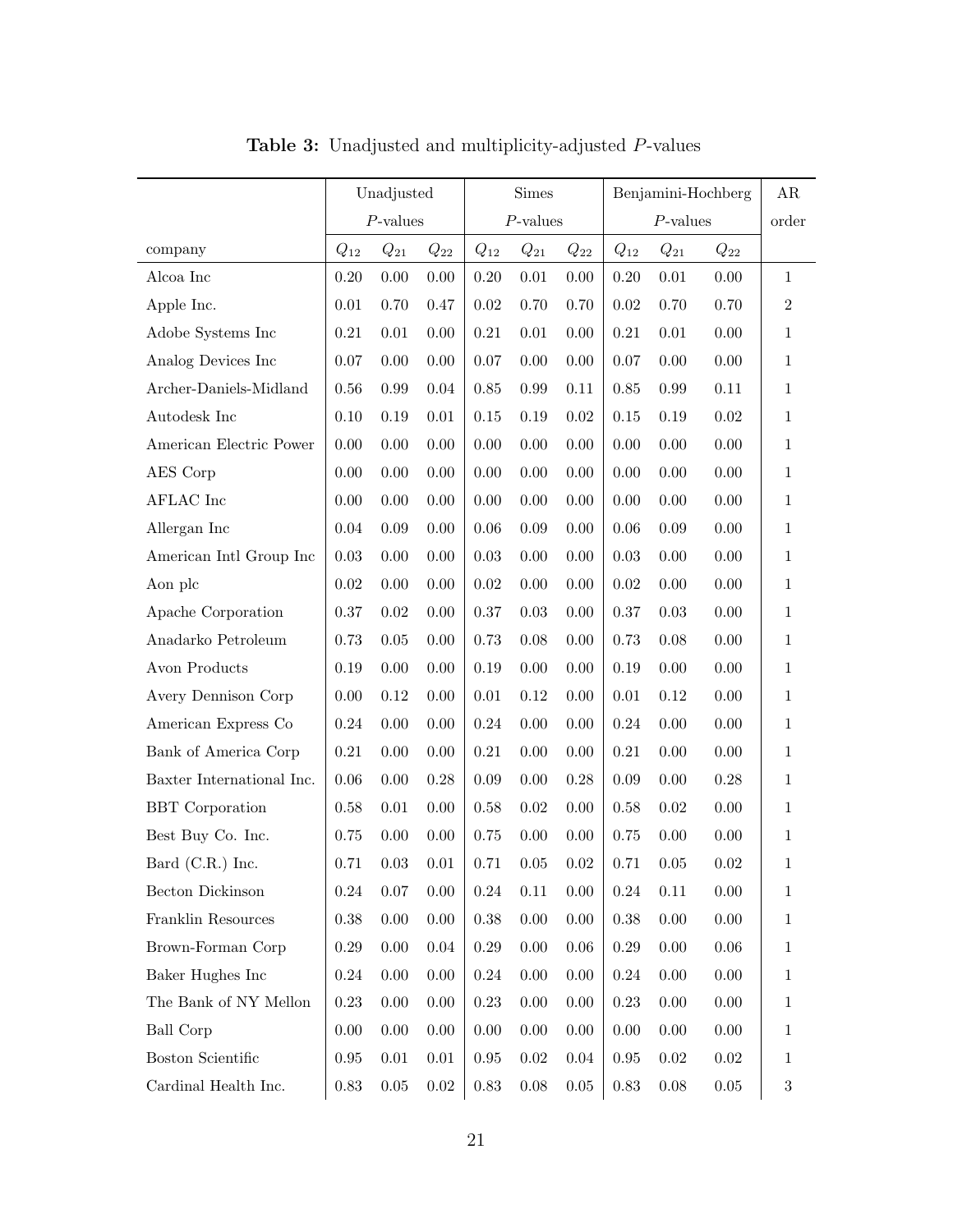| Caterpillar Inc.                   | $0.08\,$ | $0.05\,$ | $0.01\,$ | 0.08       | 0.07     | $0.04\,$ | 0.08       | 0.07     | $0.04\,$   | $\mathbf{1}$ |
|------------------------------------|----------|----------|----------|------------|----------|----------|------------|----------|------------|--------------|
| Chubb Corp.                        | $0.01\,$ | $0.04\,$ | $0.00\,$ | $0.02\,$   | 0.04     | $0.00\,$ | 0.02       | $0.04\,$ | $0.00\,$   | $\mathbf{1}$ |
| Coca-Cola Enterprises              | 0.26     | 0.31     | $0.06\,$ | 0.39       | $0.31\,$ | $0.18\,$ | $\rm 0.31$ | $0.31\,$ | $0.18\,$   | $\mathbf{1}$ |
| Carnival Corp.                     | 0.00     | 0.00     | $0.00\,$ | 0.00       | $0.00\,$ | $0.00\,$ | 0.00       | 0.00     | $0.00\,$   | $\mathbf{1}$ |
| CIGNA Corp.                        | 0.24     | $0.00\,$ | 0.70     | $0.36\,$   | $0.00\,$ | 0.70     | 0.36       | $0.00\,$ | 0.70       | $\mathbf{1}$ |
| Cincinnati Financial               | 0.00     | 0.63     | 0.00     | 0.00       | 0.63     | $0.00\,$ | 0.00       | 0.63     | $0.00\,$   | $1\,$        |
| Clorox Co.                         | 0.18     | 0.00     | $0.00\,$ | 0.18       | 0.00     | $0.00\,$ | 0.18       | 0.00     | $0.00\,$   | $\mathbf{1}$ |
| Comerica Inc.                      | $0.39\,$ | 0.00     | $0.01\,$ | 0.39       | $0.00\,$ | $0.02\,$ | 0.39       | 0.00     | $\rm 0.02$ | $\mathbf{1}$ |
| CMS Energy                         | $0.00\,$ | $0.00\,$ | $0.00\,$ | 0.00       | 0.00     | $0.00\,$ | 0.00       | $0.00\,$ | $0.00\,$   | $\,2$        |
| CenterPoint Energy                 | 0.00     | 0.00     | $0.00\,$ | 0.00       | $0.00\,$ | $0.00\,$ | 0.00       | $0.00\,$ | $0.00\,$   | $1\,$        |
| Cabot Oil and Gas                  | $1.00\,$ | 0.02     | $0.00\,$ | 1.00       | 0.03     | $0.00\,$ | 1.00       | 0.03     | $0.00\,$   | $\mathbf{1}$ |
| ConocoPhillips                     | 0.18     | 0.38     | 0.49     | 0.53       | 0.57     | 0.49     | 0.49       | 0.49     | $0.49\,$   | $1\,$        |
| Campbell Soup                      | $0.86\,$ | 0.00     | $0.00\,$ | 0.86       | $0.00\,$ | $0.00\,$ | 0.86       | 0.00     | $0.00\,$   | $\mathbf{1}$ |
| CSX Corp.                          | $0.08\,$ | 0.04     | $0.00\,$ | 0.08       | $0.06\,$ | $0.01\,$ | 0.08       | $0.06\,$ | $0.01\,$   | $\mathbf{1}$ |
| CenturyLink Inc                    | $0.10\,$ | $0.00\,$ | $0.05\,$ | 0.10       | $0.01\,$ | $0.08\,$ | 0.10       | $0.01\,$ | $0.08\,$   | $\mathbf{1}$ |
| Cablevision Corp.                  | $0.00\,$ | 0.00     | $0.00\,$ | 0.00       | $0.00\,$ | $0.00\,$ | 0.00       | $0.00\,$ | $0.00\,$   | $\mathbf{1}$ |
| Chevron Corp.                      | $0.04\,$ | 0.33     | $0.01\,$ | 0.06       | 0.33     | $0.03\,$ | 0.06       | 0.33     | $0.03\,$   | $\mathbf{1}$ |
| Dominion Resources                 | 0.00     | 0.00     | $0.00\,$ | 0.00       | 0.00     | $0.00\,$ | 0.00       | 0.00     | $0.00\,$   | $\mathbf{1}$ |
| Deere and Co.                      | $0.86\,$ | 0.04     | $0.00\,$ | 0.86       | $0.07\,$ | $0.00\,$ | 0.86       | $0.07\,$ | $0.00\,$   | $\,2$        |
| D. R. Horton                       | $0.39\,$ | 0.02     | $0.01\,$ | $0.39\,$   | 0.03     | $0.04\,$ | $0.39\,$   | $0.03\,$ | $0.03\,$   | $\mathbf{1}$ |
| Danaher Corp.                      | $0.01\,$ | $0.05\,$ | $0.00\,$ | $\rm 0.02$ | $0.05\,$ | $0.00\,$ | $0.02\,$   | $0.05\,$ | $0.00\,$   | $\sqrt{3}$   |
| Walt Disney Co.                    | 0.62     | $0.05\,$ | 0.01     | $\,0.62\,$ | 0.07     | $0.04\,$ | 0.62       | 0.07     | $0.04\,$   | $\mathbf{1}$ |
| Dow Chemical                       | $0.19\,$ | $0.09\,$ | $0.00\,$ | 0.19       | 0.14     | $0.00\,$ | 0.19       | 0.14     | $0.00\,$   | $\mathbf{1}$ |
| Duke Energy                        | $0.00\,$ | 0.00     | $0.00\,$ | 0.00       | 0.00     | $0.00\,$ | 0.00       | 0.00     | $0.00\,$   | $\mathbf{1}$ |
| Ecolab Inc.                        | $0.00\,$ | 0.00     | $0.00\,$ | 0.00       | 0.00     | $0.00\,$ | 0.00       | 0.00     | $0.00\,$   | $\mathbf{1}$ |
| Equifax Inc.                       | $0.13\,$ | $0.23\,$ | $0.12\,$ | $0.20\,$   | $0.23\,$ | $0.37\,$ | $0.20\,$   | $0.23\,$ | $0.20\,$   | $\mathbf{1}$ |
| Edison $\mathop{\rm Int}\nolimits$ | $0.01\,$ | $0.00\,$ | $0.00\,$ | $0.01\,$   | $0.00\,$ | $0.00\,$ | $0.01\,$   | $0.00\,$ | $0.00\,$   | $\,2$        |
| EMC Corp.                          | $0.01\,$ | 0.00     | 0.00     | $0.01\,$   | $0.00\,$ | $0.00\,$ | 0.01       | 0.00     | 0.00       | $\mathbf{1}$ |
| Emerson Electric                   | $0.31\,$ | $0.03\,$ | $0.00\,$ | $\rm 0.31$ | $0.04\,$ | $0.00\,$ | $0.31\,$   | $0.04\,$ | $0.00\,$   | $\mathbf{1}$ |
| Equity Residential                 | $0.45\,$ | $0.22\,$ | $0.00\,$ | $0.45\,$   | $0.34\,$ | $0.00\,$ | 0.45       | $0.34\,$ | 0.00       | $\mathbf{1}$ |
| EQT Corporation                    | $0.20\,$ | 0.00     | $0.00\,$ | $0.20\,$   | $0.00\,$ | $0.00\,$ | $0.20\,$   | $0.00\,$ | $0.00\,$   | $\mathbf{1}$ |
| Eaton Corp.                        | $0.47\,$ | $0.22\,$ | $0.40\,$ | 0.47       | $0.67\,$ | $0.59\,$ | 0.47       | $0.47\,$ | $0.47\,$   | $\mathbf{1}$ |
| Entergy Corp.                      | $0.01\,$ | 0.11     | $0.00\,$ | $0.01\,$   | $0.11\,$ | $0.00\,$ | $0.01\,$   | 0.11     | $0.00\,$   | $\mathbf{1}$ |
| Exelon Corp.                       | $0.45\,$ | $0.43\,$ | $0.02\,$ | $0.45\,$   | $0.64\,$ | $0.05\,$ | $0.45\,$   | $0.45\,$ | $0.05\,$   | $\mathbf{1}$ |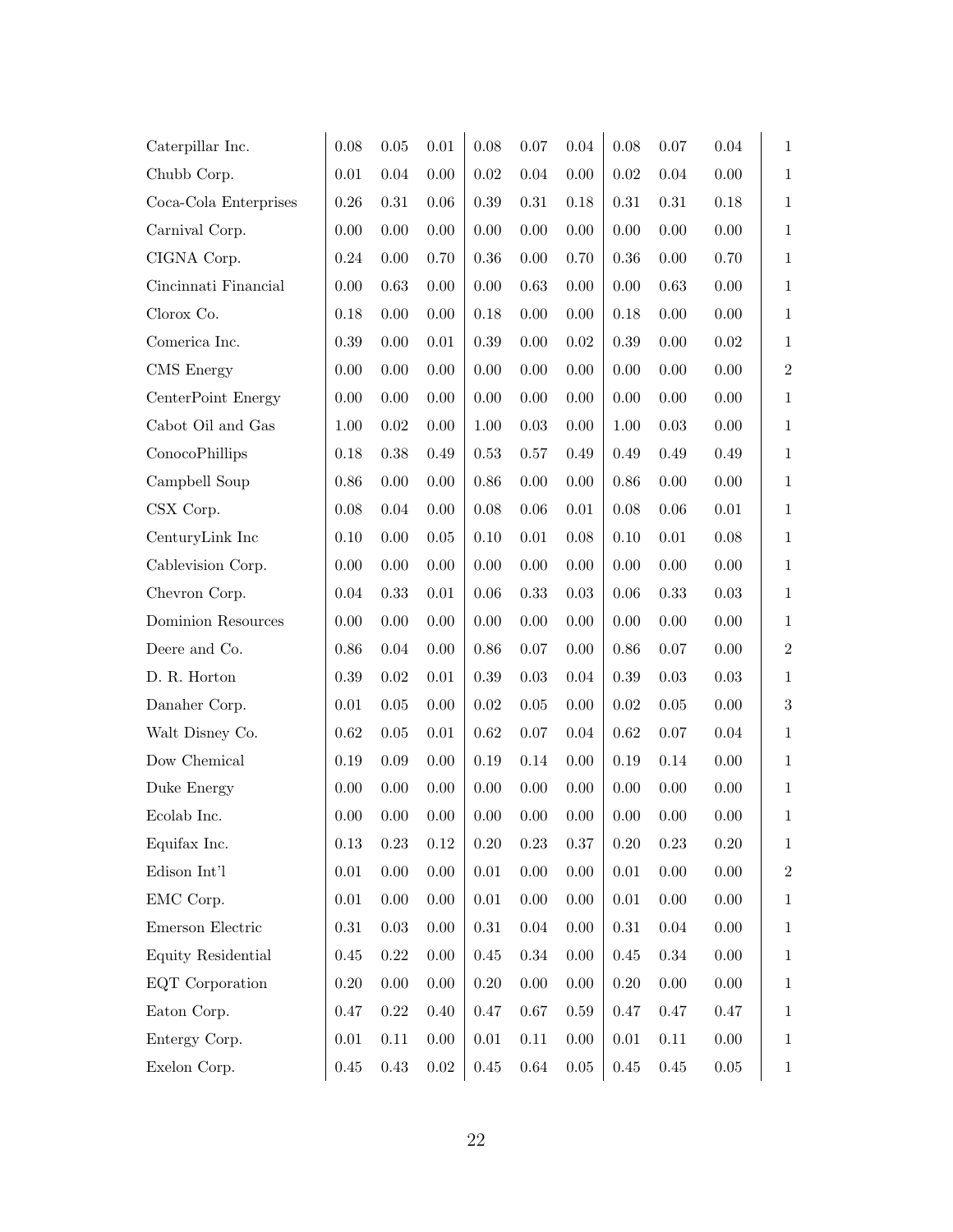| Ford Motor            | $0.01\,$   | 0.15       | 0.00       | 0.01       | 0.15     | $0.00\,$   | $0.01\,$   | 0.15     | 0.00       | $\mathbf{1}$ |
|-----------------------|------------|------------|------------|------------|----------|------------|------------|----------|------------|--------------|
| Fastenal Co           | 0.28       | $0.06\,$   | 0.03       | 0.28       | $0.09\,$ | 0.08       | 0.28       | 0.09     | $0.08\,$   | $\mathbf{1}$ |
| Family Dollar Stores  | $0.86\,$   | $0.05\,$   | 0.00       | 0.86       | 0.08     | $0.00\,$   | $0.86\,$   | $0.08\,$ | 0.00       | $\mathbf{1}$ |
| FedEx Corporation     | $0.04\,$   | $0.17\,$   | 0.00       | 0.06       | 0.17     | 0.00       | 0.06       | 0.17     | $0.00\,$   | $\mathbf{1}$ |
| Fisery Inc            | 0.00       | $0.00\,$   | 0.00       | 0.00       | $0.00\,$ | $0.00\,$   | $0.00\,$   | $0.00\,$ | 0.00       | $\sqrt{3}$   |
| Fifth Third Bancorp   | 0.04       | 0.00       | 0.00       | $0.04\,$   | $0.01\,$ | $0.00\,$   | 0.04       | $0.01\,$ | 0.00       | $\mathbf{1}$ |
| Fluor Corp.           | $0.00\,$   | 0.03       | 0.12       | 0.00       | $0.04\,$ | 0.12       | 0.00       | $0.04\,$ | $0.12\,$   | $\mathbf{1}$ |
| Forest Laboratories   | $\,0.03\,$ | $0.08\,$   | 0.64       | $0.09\,$   | 0.12     | 0.64       | 0.09       | 0.12     | $0.64\,$   | $1\,$        |
| Frontier Commun.      | $0.00\,$   | $0.00\,$   | 0.00       | 0.00       | $0.00\,$ | $0.00\,$   | $0.00\,$   | $0.00\,$ | 0.00       | $\mathbf{1}$ |
| Gannett Co.           | 0.64       | 0.01       | 0.00       | 0.64       | $0.01\,$ | $0.00\,$   | 0.64       | $0.01\,$ | $0.00\,$   | $1\,$        |
| General Dynamics      | $0.50\,$   | 0.01       | 0.00       | 0.50       | 0.02     | $0.00\,$   | 0.50       | $0.02\,$ | 0.00       | $\mathbf{1}$ |
| General Electric      | 0.00       | 0.00       | 0.00       | 0.00       | 0.00     | $0.00\,$   | 0.00       | 0.00     | $0.00\,$   | $1\,$        |
| General Mills         | 0.98       | $0.87\,$   | 0.98       | 0.98       | 1.00     | $1.00\,$   | 0.98       | $0.98\,$ | $\rm 0.98$ | $\mathbf{1}$ |
| Genuine Parts         | 0.02       | $\,0.02\,$ | 0.00       | $\rm 0.02$ | $0.03\,$ | $0.00\,$   | $\rm 0.02$ | 0.02     | $0.00\,$   | $1\,$        |
| Gap (The)             | 0.81       | $0.00\,$   | 0.00       | $0.81\,$   | 0.00     | $0.00\,$   | $\rm 0.81$ | 0.00     | 0.00       | $\mathbf{1}$ |
| Grainger Inc.         | 0.37       | $0.05\,$   | 0.00       | 0.37       | $0.07\,$ | $0.00\,$   | 0.37       | 0.07     | 0.00       | $\,2$        |
| Halliburton Co.       | $0.00\,$   | $0.00\,$   | 0.00       | 0.00       | 0.00     | $0.00\,$   | $0.00\,$   | 0.00     | 0.00       | $\mathbf{1}$ |
| Harman Int'l Ind.     | 0.63       | $0.35\,$   | 0.54       | $0.63\,$   | 1.00     | $0.81\,$   | $0.63\,$   | 0.63     | 0.63       | $\,2$        |
| Hasbro Inc.           | $0.16\,$   | 0.14       | $0.34\,$   | $0.24\,$   | 0.42     | $0.34\,$   | $0.24\,$   | $0.24\,$ | $0.34\,$   | $\mathbf{1}$ |
| Huntington Bancshares | 0.12       | 0.01       | 0.00       | $0.12\,$   | $0.02\,$ | $0.00\,$   | $0.12\,$   | $0.02\,$ | $0.00\,$   | $\mathbf{1}$ |
| Health Care REIT      | 0.98       | 0.11       | 0.00       | $0.98\,$   | $0.16\,$ | $0.00\,$   | $\rm 0.98$ | 0.16     | $0.00\,$   | $1\,$        |
| Home Depot            | $0.35\,$   | $0.07\,$   | 0.00       | $0.35\,$   | 0.11     | $0.00\,$   | 0.35       | 0.11     | 0.00       | $\mathbf{1}$ |
| Hess Corporation      | $0.47\,$   | $0.28\,$   | 1.00       | 0.71       | $0.85\,$ | $1.00\,$   | 0.71       | 0.71     | $1.00\,$   | $\mathbf{1}$ |
| Harley-Davidson       | 0.07       | 0.00       | 0.74       | 0.11       | 0.00     | 0.74       | $0.11\,$   | 0.00     | 0.74       | $\mathbf{1}$ |
| Honeywell Int'l Inc.  | 0.32       | 0.13       | 0.68       | 0.48       | 0.40     | 0.68       | 0.48       | 0.40     | $0.68\,$   | $\mathbf{1}$ |
| Hewlett-Packard       | 0.16       | $0.01\,$   | $0.00\,$   | $0.16\,$   | $0.01\,$ | $0.00\,$   | $0.16\,$   | $0.01\,$ | $0.00\,$   | $\mathbf{1}$ |
| Block H and R         | 0.13       | $0.02\,$   | 0.00       | 0.13       | $0.02\,$ | $0.00\,$   | 0.13       | $0.02\,$ | $0.00\,$   | $\mathbf{1}$ |
| Hormel Foods Corp.    | 0.46       | $0.09\,$   | 0.02       | 0.46       | 0.14     | 0.06       | 0.46       | 0.14     | 0.06       | $\mathbf{1}$ |
| The Hershey Company   | $1.00\,$   | $0.20\,$   | $\,0.61\,$ | 1.00       | 0.61     | $\rm 0.91$ | 1.00       | $0.61\,$ | $\rm 0.91$ | $\mathbf{1}$ |
| Intel Corp.           | 0.92       | $0.25\,$   | 0.00       | 0.92       | $0.38\,$ | 0.00       | 0.92       | 0.38     | 0.00       | $\mathbf{1}$ |
| International Paper   | 0.17       | $0.26\,$   | 0.00       | $0.26\,$   | 0.26     | 0.00       | $0.26\,$   | $0.26\,$ | $0.00\,$   | $\mathbf{1}$ |
| Interpublic Group     | 0.56       | 0.00       | 0.00       | 0.56       | 0.00     | 0.00       | $0.56\,$   | $0.00\,$ | 0.00       | $\mathbf{1}$ |
| Ingersoll-Rand PLC    | $0.47\,$   | $0.05\,$   | 0.00       | $0.47\,$   | 0.07     | 0.00       | 0.47       | $0.07\,$ | $0.00\,$   | $\mathbf{1}$ |
| Johnson Controls      | $0.03\,$   | $0.00\,$   | 0.00       | $0.03\,$   | 0.00     | $0.00\,$   | $0.03\,$   | 0.00     | $0.00\,$   | $\mathbf{1}$ |
|                       |            |            |            |            |          |            |            |          |            |              |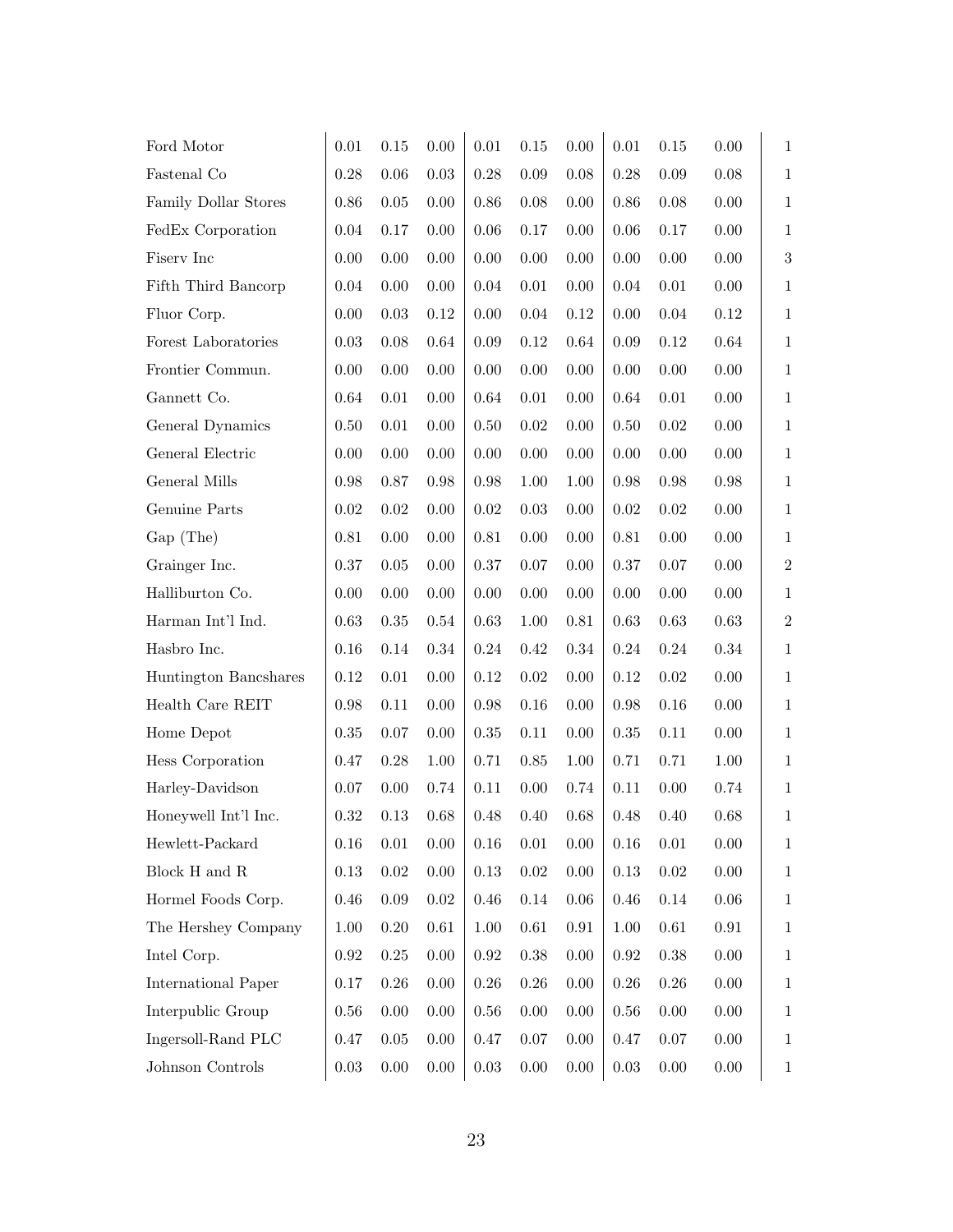| Jacobs Eng. Group   | 0.13 | 0.01 | $0.20 \mid 0.19 \mid 0.02 \mid 0.20 \mid 0.19$ |  |                     | 0.02 | 0.20 |  |
|---------------------|------|------|------------------------------------------------|--|---------------------|------|------|--|
| Johnson and Johnson | 0.13 | 0.00 | $0.00 \begin{array}{ l} 0.13 \end{array}$ 0.00 |  | $0.00 \;   \; 0.13$ | 0.00 | 0.00 |  |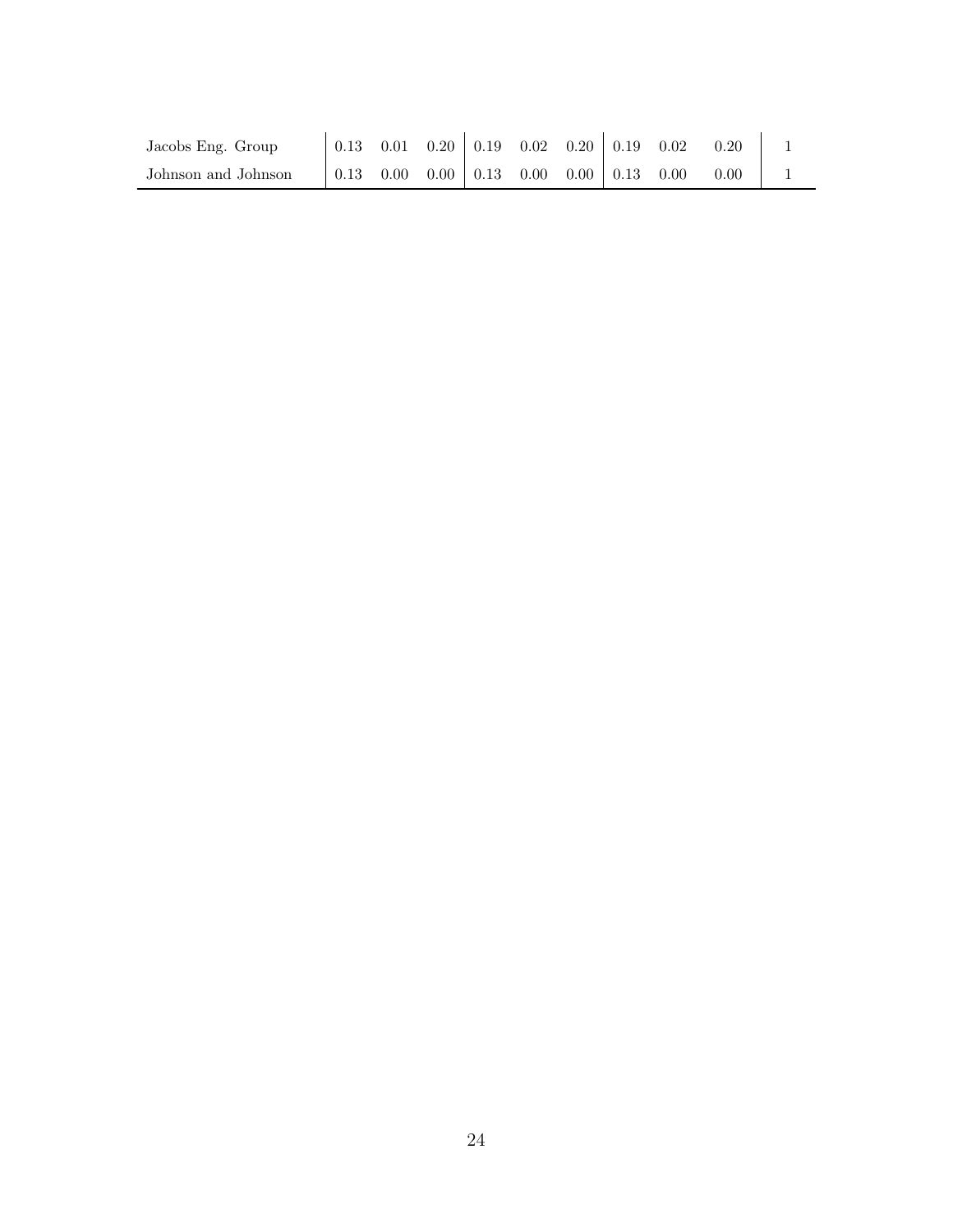

**Figure 1:** Rejection frequencies of  $Q_{rs}$  tests:  $T = 200$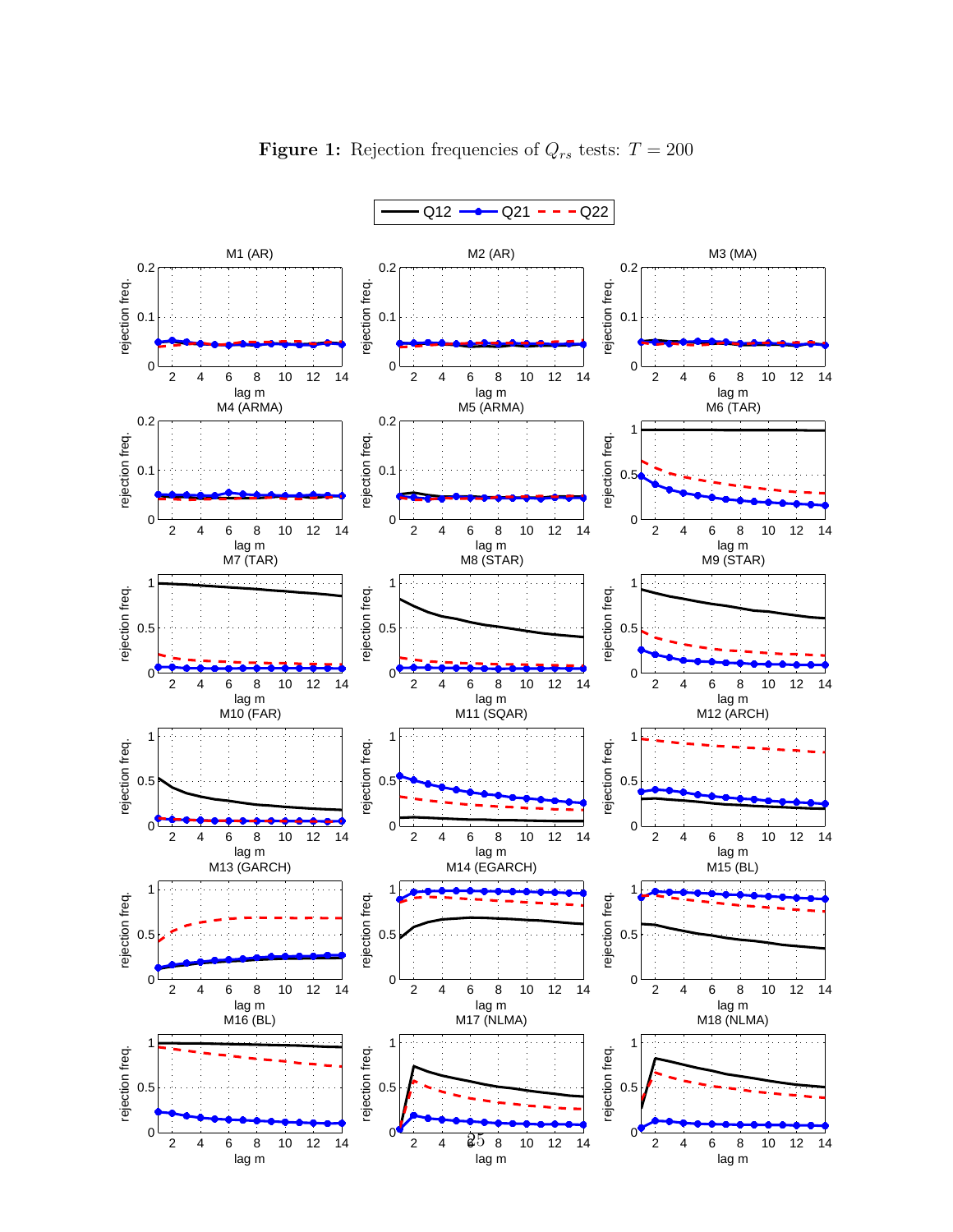

**Figure 2:** Rejection frequencies of  $Q_{rs}$  tests:  $T = 500$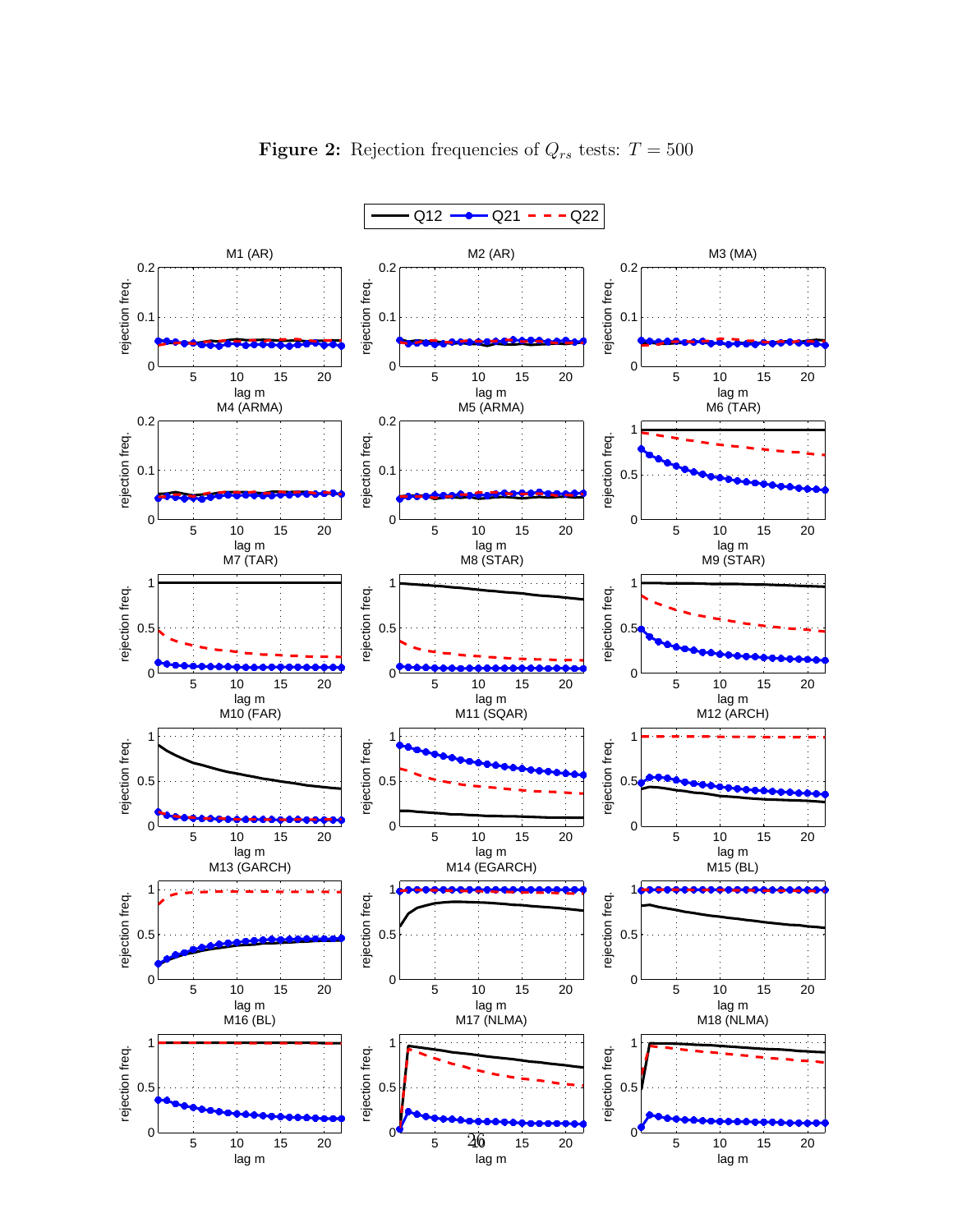

Figure 3: Rejection frequencies of  $Q_{rs}$  tests:  $T = 1000$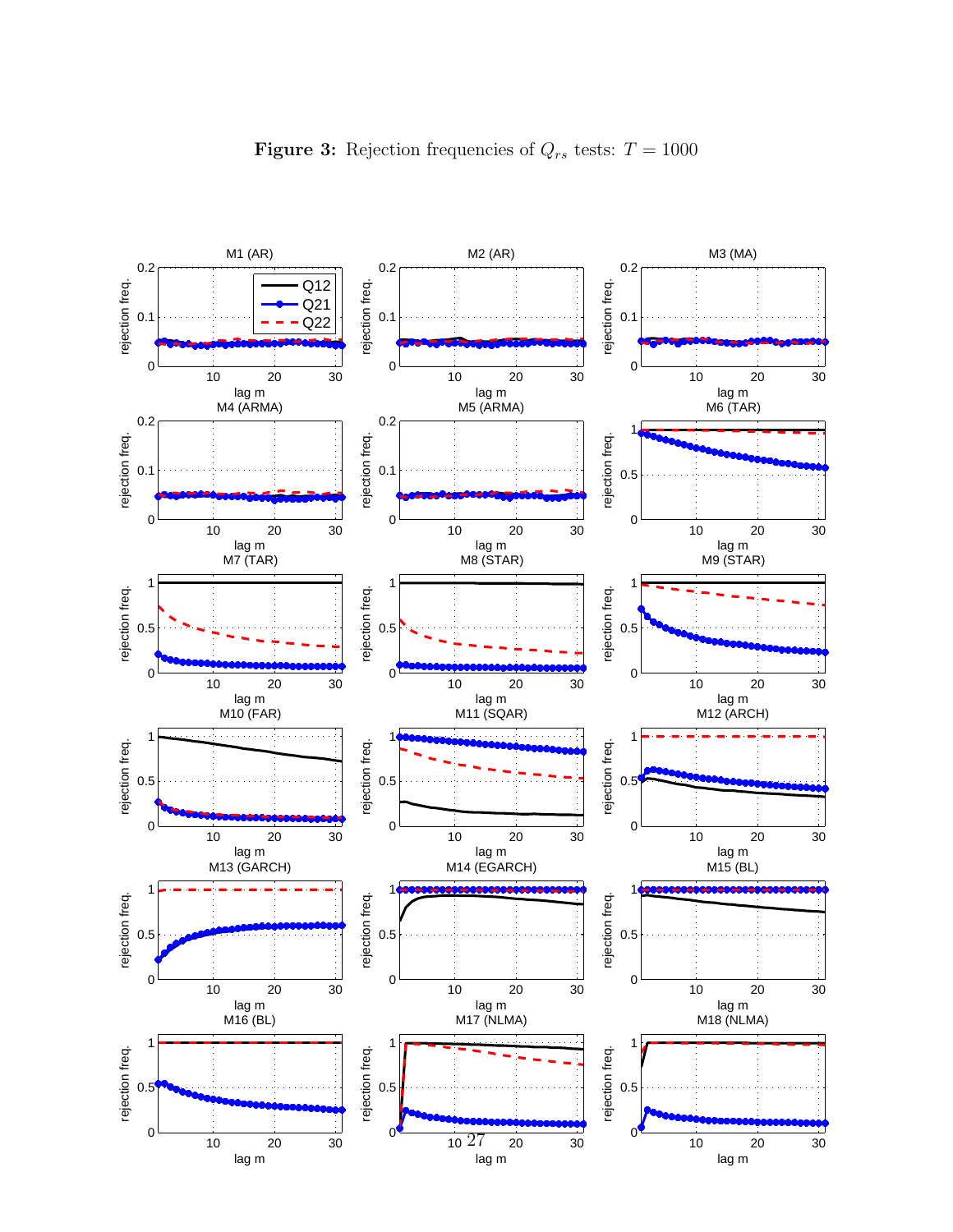

Figure 4: Rejection frequencies of  $Q_{rs}$  tests under non-Gaussian noise